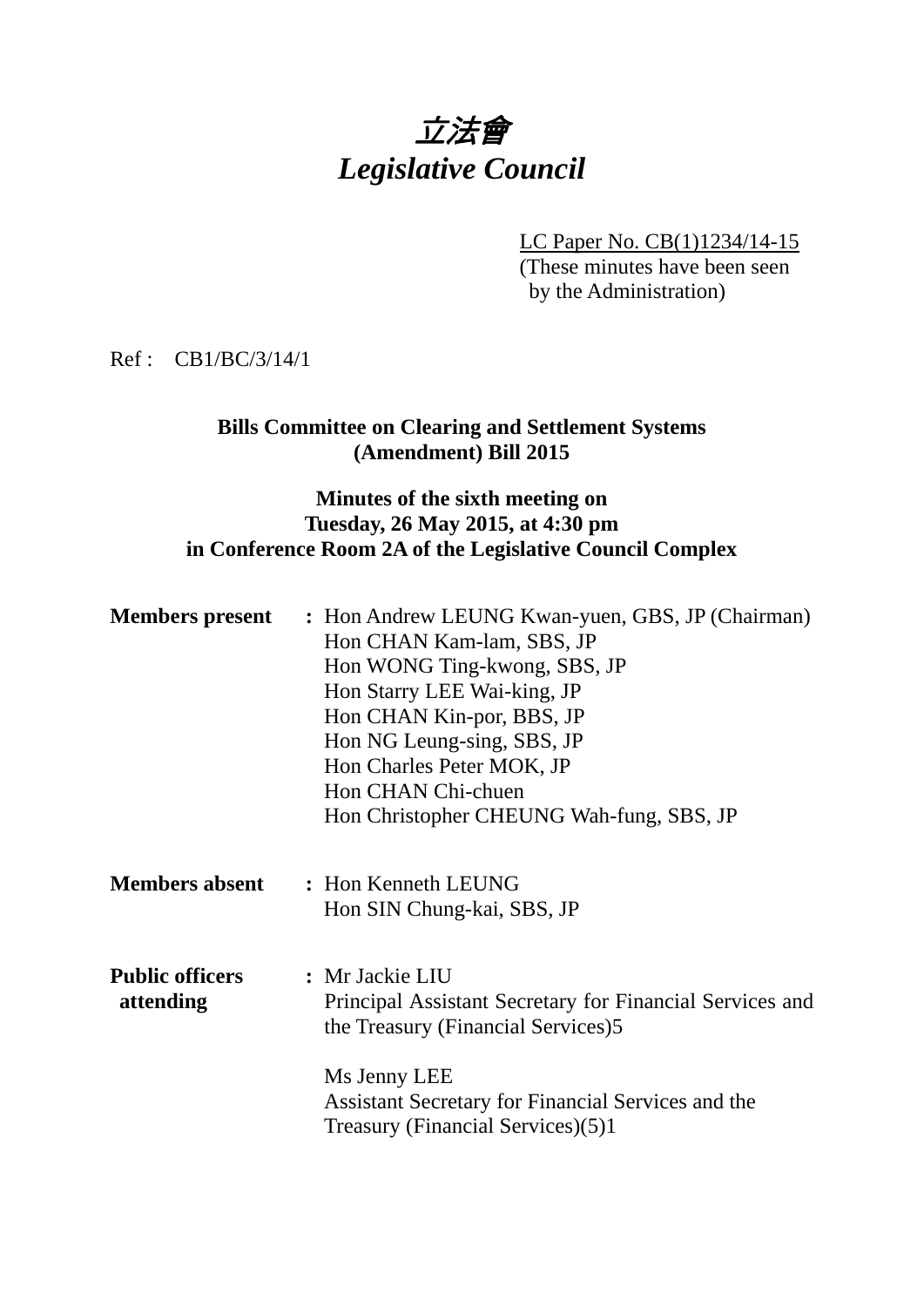Action

|                                              | Mr Esmond LEE, JP<br><b>Executive Director (Financial Infrastructure)</b><br><b>Hong Kong Monetary Authority</b> |
|----------------------------------------------|------------------------------------------------------------------------------------------------------------------|
|                                              | Mr LI Shu-pui<br>Head (Financial Infrastructure Development)<br>Hong Kong Monetary Authority                     |
|                                              | Mr Daniel LEONG<br>Senior Manager (Financial Infrastructure Development)<br><b>Hong Kong Monetary Authority</b>  |
|                                              | Ms Yvonne TSUI<br><b>Senior Counsel</b><br>Hong Kong Monetary Authority                                          |
|                                              | Ms Lonnie NG<br><b>Acting Senior Assistant Law Draftsman</b><br>Department of Justice                            |
|                                              | Ms Mandy NG<br><b>Senior Government Counsel</b><br>Department of Justice                                         |
| <b>Clerk in attendance : Ms Connie SZETO</b> | Chief Council Secretary (1)4                                                                                     |

**Staff in attendance :** Mr YICK Wing-kin Assistant Legal Adviser 8

> Miss Sharon LO Senior Council Secretary (1)9

#### **I Meeting with the Administration**

Matters arising from previous meeting

(LC Paper No.  $CB(1)871/14-15(01)$  — List of follow-up actions arising from the discussion at the meeting on 12 May 2015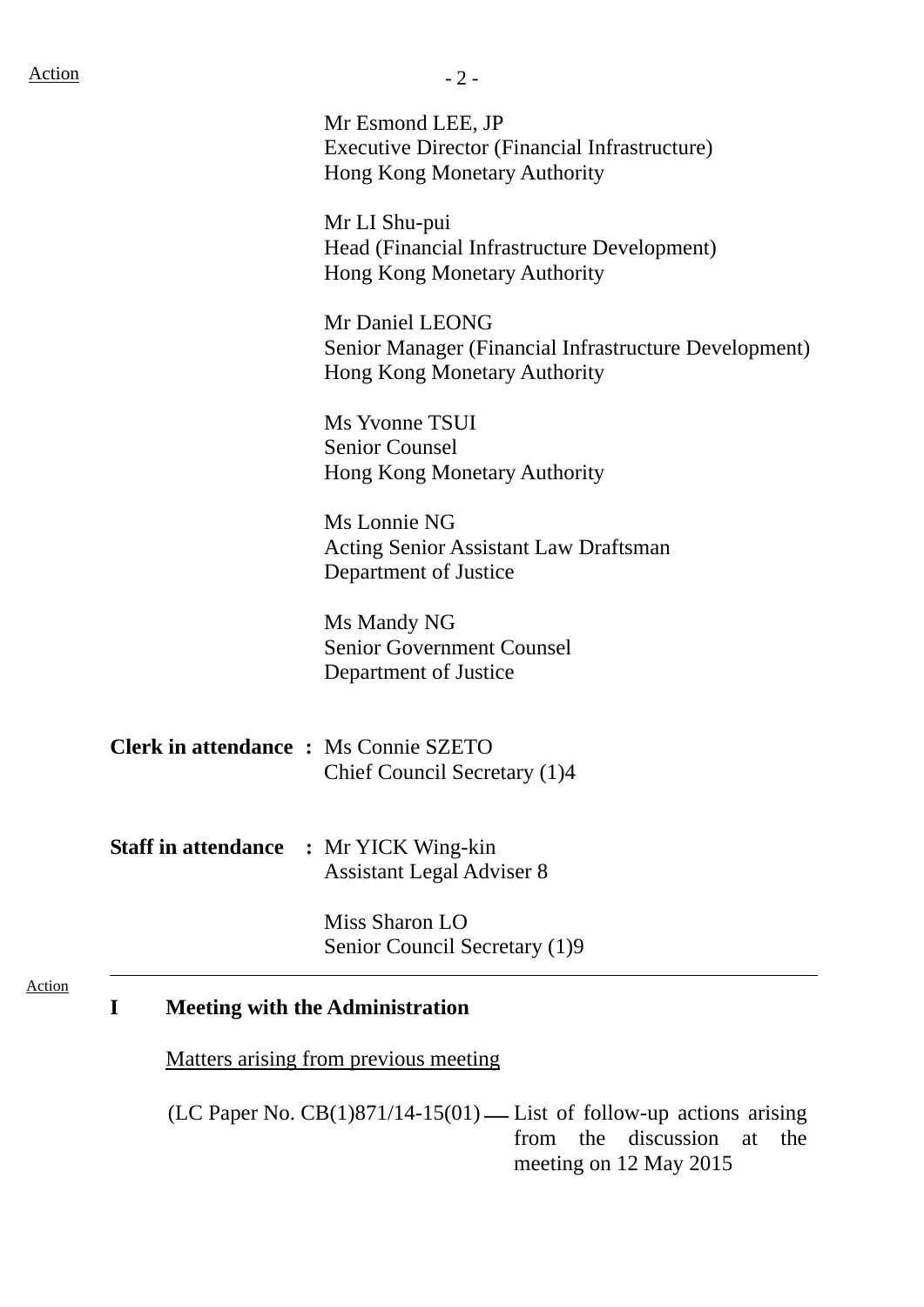LC Paper No.  $CB(1)871/14-15(02)$  — Administration's response to issues raised at the meeting on 12 May 2015)

Clause-by-clause examination of the Bill

 $(LC$  Paper No.  $CB(3)390/14-15$  — The Bill

- LC Paper No.  $CB(1)615/14-15(01)$  Marked-up copy of the Bill prepared by the Legal Service Division (Restricted to members only)
- LC Paper No.  $CB(1)714/14-15(03)$  Letter dated 23 March 2015 from Legal Service Division to the Administration
- LC Paper No.  $CB(1)714/14-15(04)$  Administration's response to Legal Service Division's letter dated 23 March 2015
- File Ref: B&M/2/1/20C Legislative Council Brief

LC Paper No. LS36/14-15 ⎯ Legal Service Division Report

LC Paper No.  $CB(1)590/14-15(01)$  — Background brief on Clearing and Settlement Systems (Amendment) Bill 2015 prepared by the Legislative Council Secretariat)

#### Discussion

2. The Bills Committee deliberated (Index of proceedings attached at **Appendix**).

#### Clause-by-clause examination of the Bill

3. The Bills Committee scrutinized clauses 17 (from the proposed section 8ZZZB of the Clearing and Settlement Systems Ordinance (Cap. 584) ("CSSO")) to 52, clause 53 (the proposed Schedules 8 and 9) and clauses 54 to 67 of the Bill.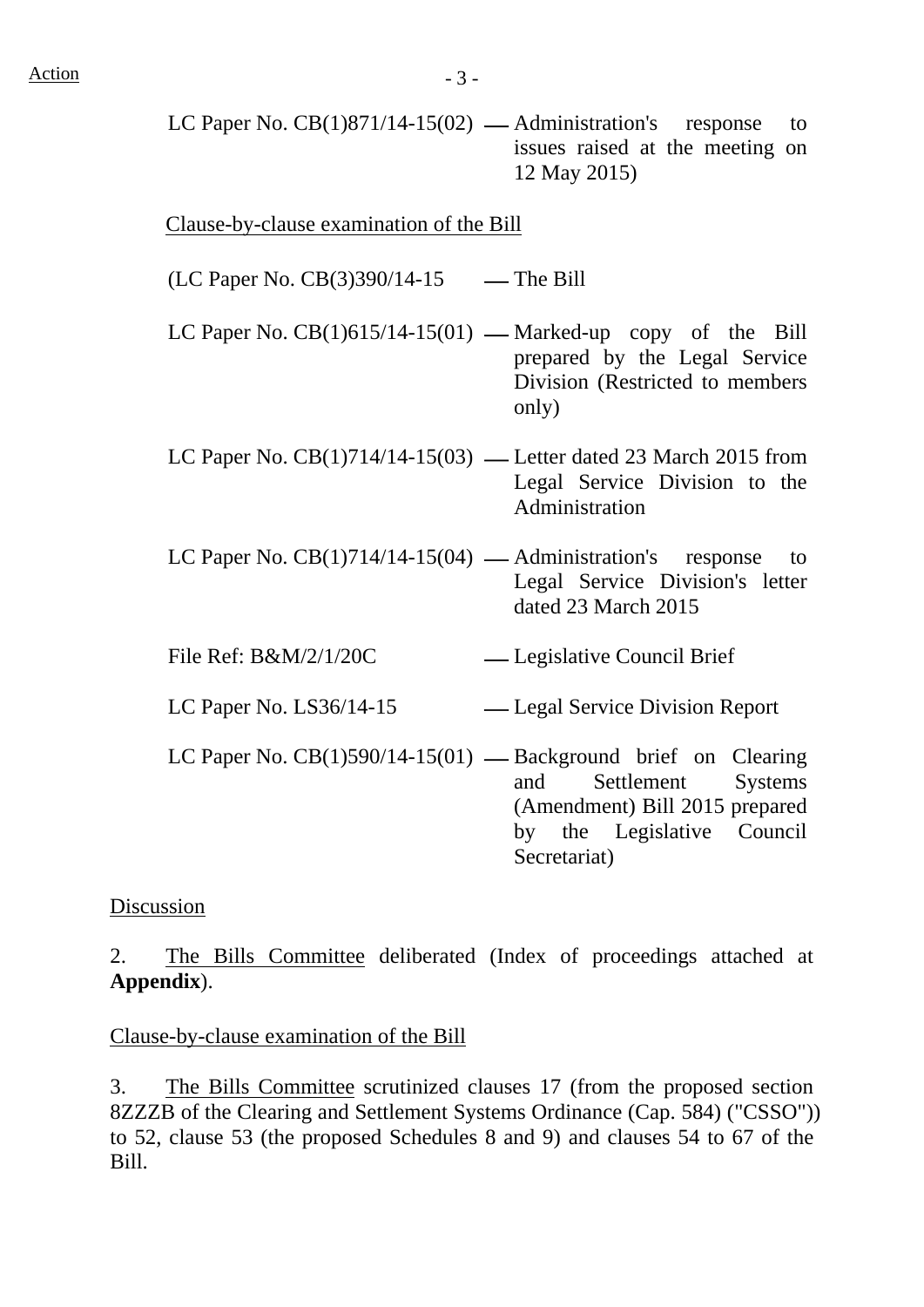4. The Chairman remarked that the Bills Committee had completed the clause-by-clause examination of the Bill, and would consider the Committee Stage amendments ("CSAs") to be proposed by the Administration at the next meeting.

## Follow-up actions to be taken by the Administration

## *Stored value facilities ("SVF") under exemption*

5. Sections 4 and 5 of the proposed Schedule 8 to CSSO (clause 53 of the Bill) exempted an SVF used within limited group of goods or services providers or used within certain premises from the relevant licensing and supervision requirements under the proposed Part 2A, on the conditions that the float amount of the facility or the aggregate float amount of all facilities of an SVF issuer was below \$1 million. The Administration was requested to provide supplementary information as to how the Monetary Authority ("MA") would ensure SVF issuers' compliance with the requirements in the provisions as issuers were not required to apply for licences and were exempted from the supervision requirements under CSSO.

### *False claims to be SVF issuer or facilitator*

6. The proposed section 8ZZZK of CSSO (clause 17 of the Bill) prohibited persons who were not SVF licensees to describe or hold themselves out as such licensees. It was an offence for a person who contravened this provision. It was noted that the provision did not cover the situation where a person falsely described another person as an SVF licensee. The Administration was requested to provide supplementary information on the actions MA would take against:

- (a) the person who made the false description on a third person ; and
- (b) such third person in question.

# *Legal professional privilege ("LPP")*

7. The proposed Parts 2B and 3A of CSSO (clauses 19 to 29 of the Bill) empowered MA or its investigator(s) to request information and explanations, etc. from SVF licensees, system operators of designated systems, and persons in order to facilitate investigation of suspected offences or non-compliance cases. To ensure the protection of privileged information and against provision of self-incriminating evidence, the Administration was requested to: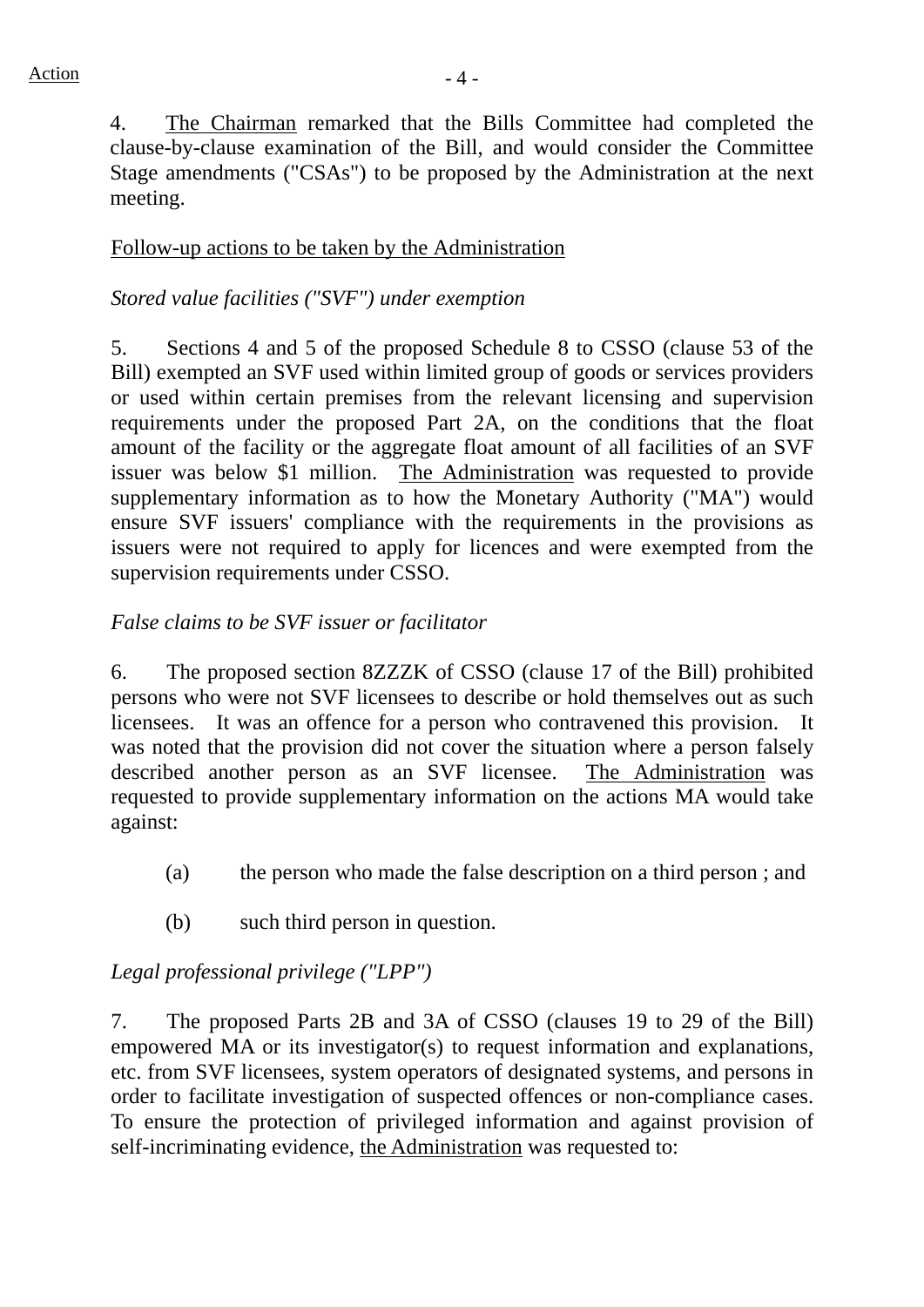- (a) explain the rationale for not expressly providing in Parts 2B and 3A the right for persons to claim privilege (including LPP and privilege against self-incriminating evidence) in relation to provision of information and MA's investigation;
- (b) explain how MA would handle persons' claims mentioned in (a) above; and
- (c) re-consider the need to set out in Parts 2B and 3A that any claim on LPP would not be affected by provisions in the Bill with reference to similar provisions under the Securities and Futures Ordinance (Cap. 571).

# *Time limit for civil actions*

8. The proposed section 33V of CSSO (clause 29 of the Bill) empowered MA to impose sanction on a former regulated person without specifying the time limit for taking the relevant actions. In the light of the legal advisor's comment about the scope of the provision, the Administration was requested to provide supplementary information on the time limit to initiating civil actions against a former regulated person under the judicial system in Hong Kong.

# *Review of MA's decisions*

9. Part 2 of the proposed Schedule 1 to CSSO (clause 52 of the Bill) specified a list of MA's decisions under CSSO that were subject to review by the proposed Payment Systems and Stored Value Facilities Appeals Tribunal ("the list of reviewable decisions"). The Administration was requested to:

- (a) explain the principles adopted in formulating the list of reviewable decisions;
- (b) explain why the below decisions were not included in the list of reviewable decisions –
	- (i) the decision to declare a person not to be a manager of an SVF licensee or a class of persons not to be managers of an SVF licensee (i.e. the proposed section 8A); and
	- (ii) the decision to revoke the appointment of an "Advisor" and a "Manager" appointed under the proposed sections 8ZG and 8ZH for giving advice and managing the licensee's affairs, business or property of the licensee when it was unable to meet its obligations, etc. (i.e. the proposed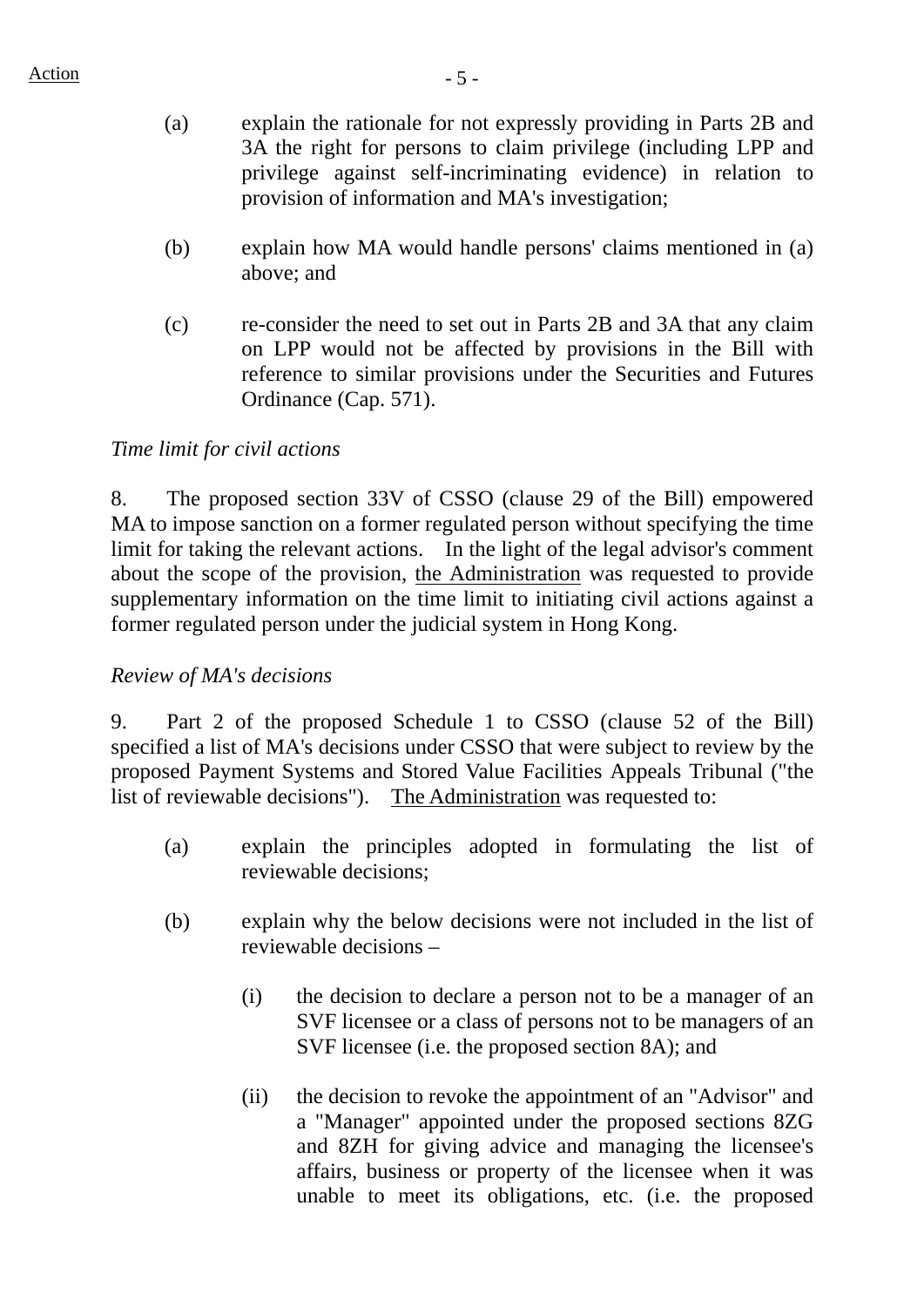## section 8ZU); and

(c) re-consider the need to include the decisions in (b) above in the list of reviewable decisions with reference to the relevant provisions in the Banking Ordinance (Cap. 155).

# *Drafting issues*

10. In the light of a member's comment, the Administration had agreed to consider deleting the word "現" in the phrase "變現" in the Chinese text of section 3(c) of the proposed Schedule 8 to CSSO.

11. In the light of the legal adviser's comment, the Administration had agreed to consider replacing the words "電子" by "數碼" in the heading of section 2 of the proposed Schedule 8 to CSSO.

12. In the light of the legal adviser's comment, the Administration had agreed to consider specifying clearly the scope of "communication network" in the proposed section 8ZZZI(1)(c) to include the webpage of the SVF licensee.

(*Post-meeting note*: The Administration's written response was issued to members vide LC Paper No. CB(1)981/14-15(02) on 15 May 2015.)

# **II Any other business**

### Date of next meeting

13. The Chairman reminded members that the next meeting would be held on 9 June at 2:30 pm.

(*Post-meeting note*: The Administration subsequently informed that it needed more time to finalize the CSAs. With concurrence of the Chairman, the meeting on 9 June was re-scheduled for 15 June, at 10:45 am. Members were informed of the arrangement vide LC Paper No. CB(1)949/14-15 issued on 5 June 2015.)

14. There being no other business, the meeting ended at 6:25 pm.

Council Business Division 1 Legislative Council Secretariat 10 September 2015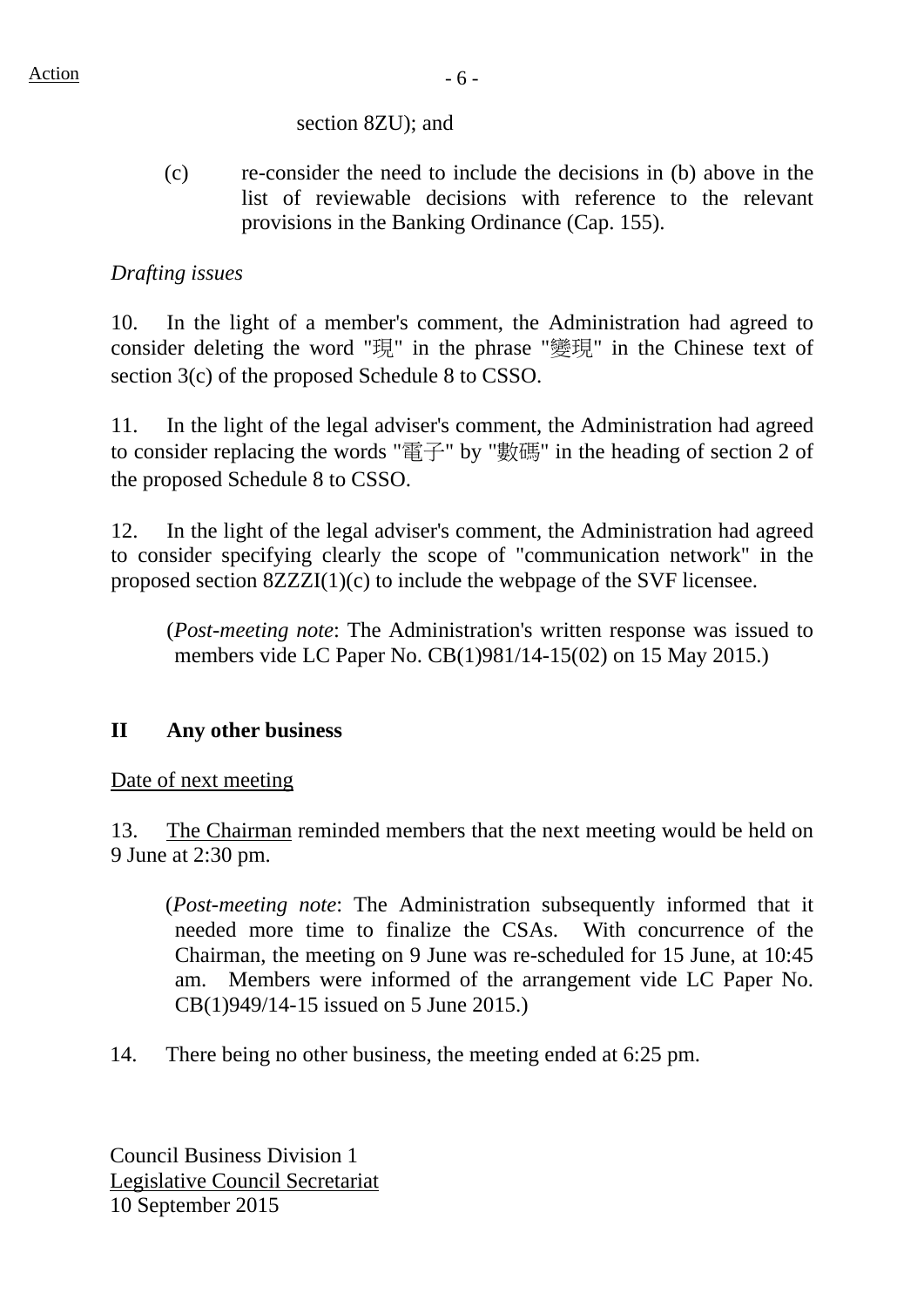# **Proceedings of the Bills Committee on Clearing and Settlement Systems (Amendment) Bill 2015 Sixth meeting on Tuesday, 26 May 2015, at 4:30 pm in Conference Room 2A of the Legislative Council Complex**

| <b>Time</b><br><b>Marker</b> | <b>Speaker</b>             | Subject(s)                                                                                                                                                                                                                                                                                                                                                                                                      | <b>Action</b><br><b>Required</b> |
|------------------------------|----------------------------|-----------------------------------------------------------------------------------------------------------------------------------------------------------------------------------------------------------------------------------------------------------------------------------------------------------------------------------------------------------------------------------------------------------------|----------------------------------|
| 000326<br>000451             | Chairman                   | Introductory remarks                                                                                                                                                                                                                                                                                                                                                                                            |                                  |
| 000452<br>001506             | Administration             | Briefing by the Administration on its response to<br>the issues arising from the meeting held on<br>12 May 2015<br>(LC Paper No. $CB(1)871/14-15(02)$ )                                                                                                                                                                                                                                                         |                                  |
| 001507<br>001801             | Chairman<br>Administration | <b>Submission from Communications Association of</b><br>Hong Kong ("CAHK")                                                                                                                                                                                                                                                                                                                                      |                                  |
|                              |                            | The Chairman informed members that the Bills<br>Committee had received a submission from<br>CAHK conveying the concern of its member,<br>HKT Limited, on the proposed section 8C of the<br>Clearing and Settlement Systems Ordinance<br>(Cap. 584) ("CSSO") which might have the effect<br>of requiring Internet service providers ("ISPs") to<br>monitor the content on their networks on an<br>ongoing basis. |                                  |
|                              |                            | The Administration advised that -                                                                                                                                                                                                                                                                                                                                                                               |                                  |
|                              |                            | (a) the proposed section 8C provided that a<br>person must not knowingly promote or<br>otherwise assist another person in issuing or<br>facilitating the issue of stored value facilities<br>("SVF") without a licence;                                                                                                                                                                                         |                                  |
|                              |                            | (b) any person, regardless whether they were<br>ISPs, who contravened the proposed section<br>8C would be liable for the offence, and a<br>defence of "reasonable excuse" was available<br>under the provision; and                                                                                                                                                                                             |                                  |
|                              |                            | (c) the provision did not impose an obligation on<br>ISPs to verify the contents and accuracy of<br>the promotional or advertisement materials<br>provided by an SVF issuer.                                                                                                                                                                                                                                    |                                  |
|                              |                            | Upon<br>request<br>Chairman,<br>of<br>the<br>the<br>Administration agreed to provide a written<br>response to CAHK's submission.                                                                                                                                                                                                                                                                                |                                  |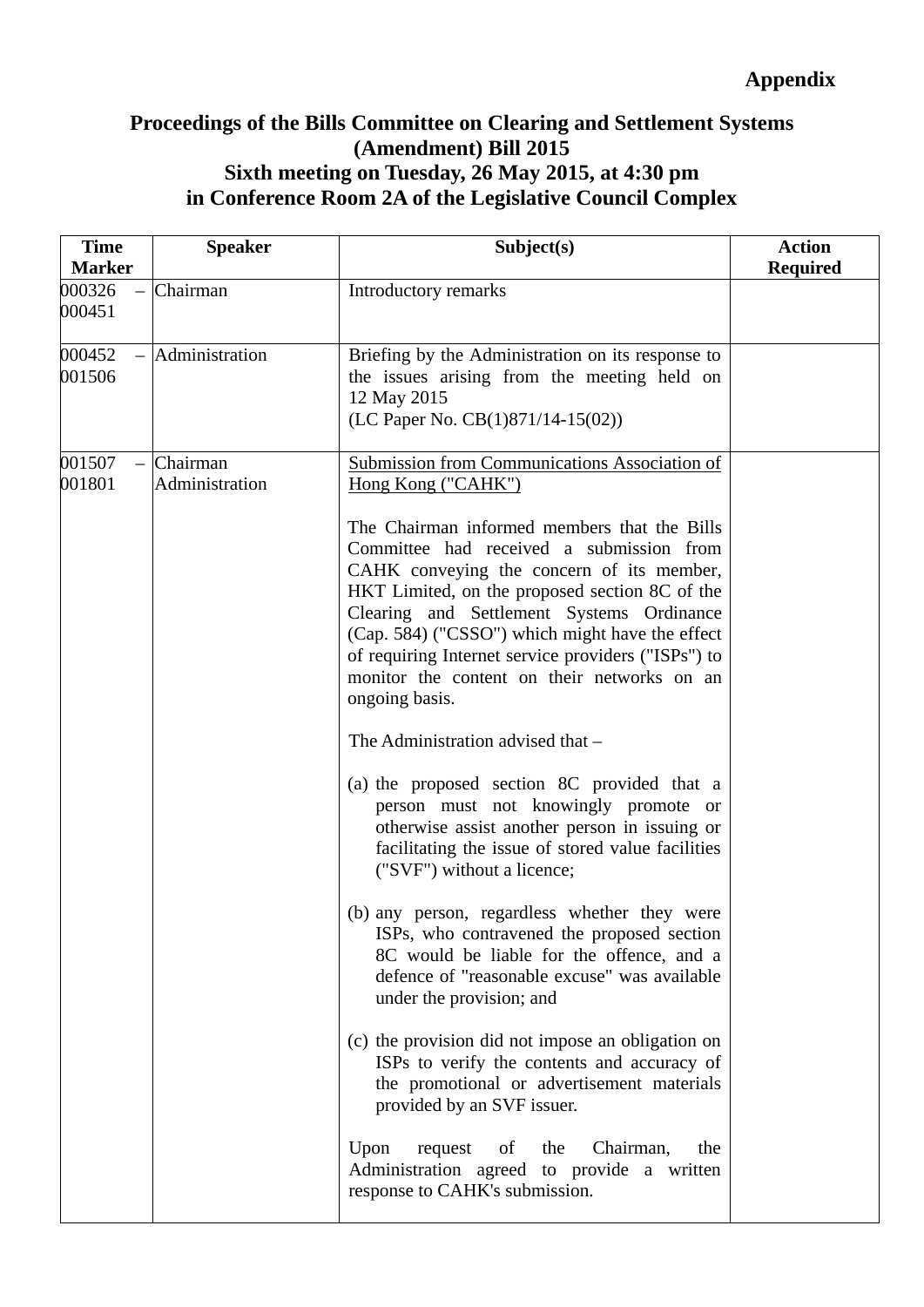| <b>Time</b><br><b>Marker</b> | <b>Speaker</b>                                                      | Subject(s)                                                                                                                                                                                                                                                                                                                                                                                                                                                                                                                                                                                                                                                                                                                                                                                                                                                 | <b>Action</b><br><b>Required</b> |
|------------------------------|---------------------------------------------------------------------|------------------------------------------------------------------------------------------------------------------------------------------------------------------------------------------------------------------------------------------------------------------------------------------------------------------------------------------------------------------------------------------------------------------------------------------------------------------------------------------------------------------------------------------------------------------------------------------------------------------------------------------------------------------------------------------------------------------------------------------------------------------------------------------------------------------------------------------------------------|----------------------------------|
|                              |                                                                     | (Post-meeting note: The submission of CAHK<br>(LC Paper No. $CB(1)881/14-15(01)$ ) was issued<br>to members on 27 May 2015.)                                                                                                                                                                                                                                                                                                                                                                                                                                                                                                                                                                                                                                                                                                                               |                                  |
| 001802<br>002256             | Chairman<br>Administration<br>Assistant<br>Legal<br>Adviser ("ALA") | Minimum licensing criteria for SVF issuers and<br>facilitators<br>(proposed section 8 of Part 2 of Schedule 3 to<br>CSSO)                                                                                                                                                                                                                                                                                                                                                                                                                                                                                                                                                                                                                                                                                                                                  |                                  |
|                              |                                                                     | ALA enquired about the circumstances the<br>Monetary Authority ("MA") would consider in<br>approving SVF issuers to set deadline for users in<br>using or redeeming the stored value in the SVF.                                                                                                                                                                                                                                                                                                                                                                                                                                                                                                                                                                                                                                                           |                                  |
|                              |                                                                     | The Administration advised that, SVF issuers in<br>general did not impose any deadline for users in<br>using or redeeming the stored value in the<br>facilities. In considering whether to allow an<br>SVF issuer to set deadline for using or redeeming<br>the stored value in the facility, MA would take<br>into account factors, such as the nature of the<br>SVF, whether the users were provided with clear<br>information on the deadline in the contract with<br>the issuer, and whether there<br>would<br>be<br>unreasonable treatment to users<br>with<br>the<br>imposition of the deadline. The Administration<br>would consider proposing a Committee Stage<br>amendment ("CSA") to the proposed section 8 of<br>Part 2 of Schedule 3 to require the issuer to seek<br>MA's consent before setting any redemption<br>deadline on the facility. |                                  |
|                              | Clause-by-clause examination of the Bill                            |                                                                                                                                                                                                                                                                                                                                                                                                                                                                                                                                                                                                                                                                                                                                                                                                                                                            |                                  |
| 002257<br>002425             | Chairman<br>Administration                                          | <u>Clause 17 – Part 2A added</u><br>Part 2A                                                                                                                                                                                                                                                                                                                                                                                                                                                                                                                                                                                                                                                                                                                                                                                                                |                                  |
|                              |                                                                     | <b>Licensing and Supervision of Stored Value</b><br><b>Facilities</b>                                                                                                                                                                                                                                                                                                                                                                                                                                                                                                                                                                                                                                                                                                                                                                                      |                                  |
|                              |                                                                     | <b>Division 8 – Exemption</b>                                                                                                                                                                                                                                                                                                                                                                                                                                                                                                                                                                                                                                                                                                                                                                                                                              |                                  |
|                              |                                                                     | 8ZZZB. Stored value facilities exempt from<br>Divisions 2, 3, 4, 5, 6, 7 and 9 of this Part                                                                                                                                                                                                                                                                                                                                                                                                                                                                                                                                                                                                                                                                                                                                                                |                                  |
|                              |                                                                     |                                                                                                                                                                                                                                                                                                                                                                                                                                                                                                                                                                                                                                                                                                                                                                                                                                                            |                                  |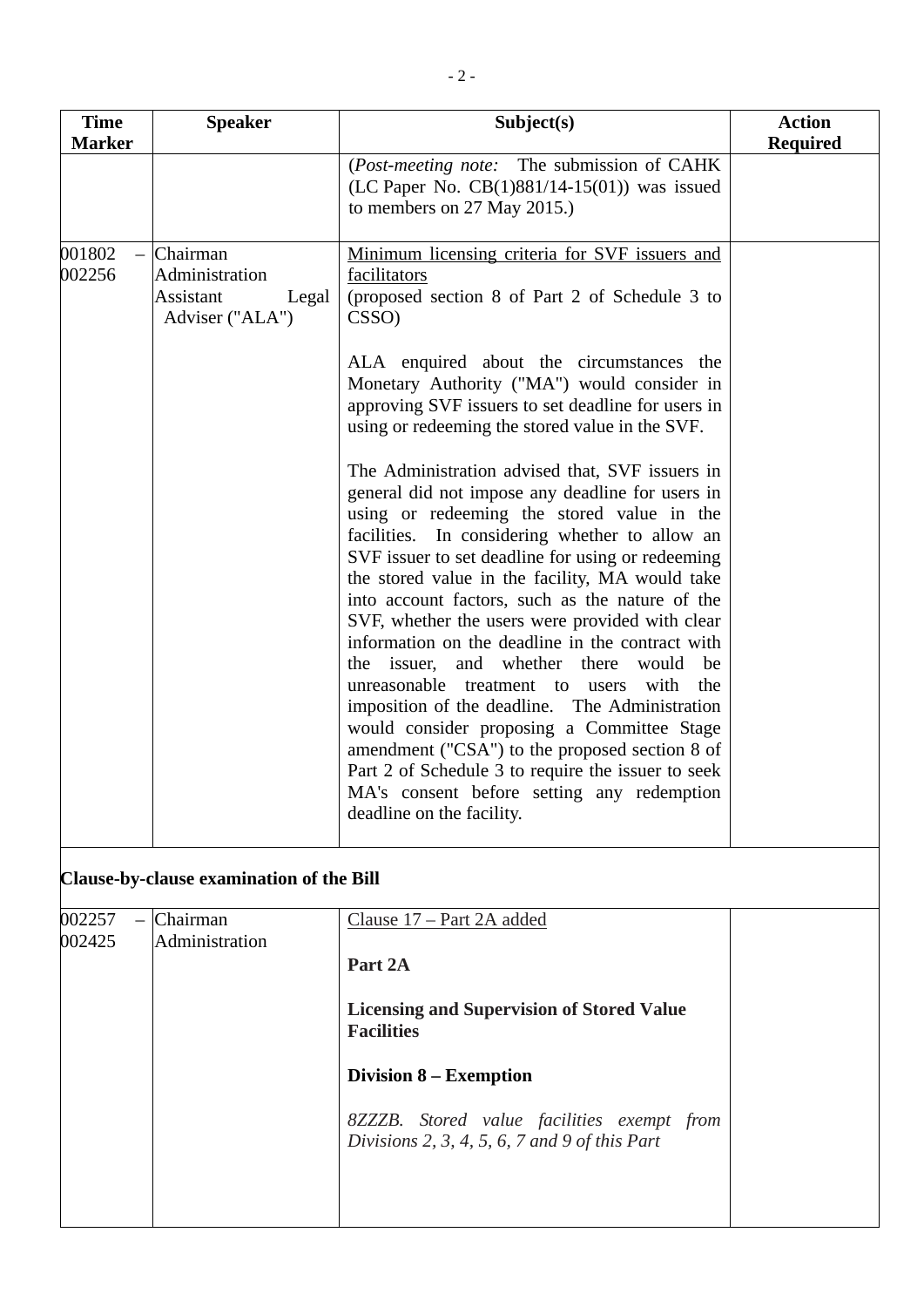| <b>Time</b>                       | <b>Speaker</b>                                                                    | Subject(s)                                                                                                                                                                                                                                                                                                                                                                                                                                                                                                                                                                                                                                                                                                                                                                                                                                                                          | <b>Action</b>                                                                                                                                               |
|-----------------------------------|-----------------------------------------------------------------------------------|-------------------------------------------------------------------------------------------------------------------------------------------------------------------------------------------------------------------------------------------------------------------------------------------------------------------------------------------------------------------------------------------------------------------------------------------------------------------------------------------------------------------------------------------------------------------------------------------------------------------------------------------------------------------------------------------------------------------------------------------------------------------------------------------------------------------------------------------------------------------------------------|-------------------------------------------------------------------------------------------------------------------------------------------------------------|
| <b>Marker</b><br>002426<br>003616 | Chairman<br>Administration<br>Mr CHAN Chi-chuen<br>Mr NG Leung-sing<br><b>ALA</b> | Clause $53$ – Schedules 3 to 9 added<br>Schedule 8 - Stored Value Facilities Exempt<br>from Divisions 2, 3, 4, 5, 6, 7 and 9 of Part $2A$<br><b>CHAN</b><br>noticed<br>Mr<br>that<br>mileage<br>some<br>programmes allowed members to<br>purchase<br>mileages to top up their accounts or as gift to<br>If a mileage programme allowed<br>others.<br>members to purchase a large amount of mileages<br>with money, he asked whether the programme<br>would be exempted from the licensing and<br>supervision requirements.                                                                                                                                                                                                                                                                                                                                                          | <b>Required</b>                                                                                                                                             |
|                                   |                                                                                   | The Administration responded that, as provided<br>in section $3(b)(ii)$ and (c) of the proposed<br>Schedule 8, such programmes might possibly be<br>exempt as certain bonus point schemes, under<br>which the sum of money to be paid by the users<br>had to be stored on the facility temporarily for the<br>sole purpose of executing the payments<br>concerned together with the bonus points, and the<br>sum of money so stored was not redeemable for<br>cash. In the event that the SVF was used for a<br>bonus point scheme but did not meet the<br>exemption requirement stipulated in Schedule 8,<br>MA might consider granting exemption to the<br>SVF under the proposed section 8ZZZD if MA<br>was satisfied that the risks posed by the SVF to<br>the payment or financial system of Hong Kong<br>and the users or potential users of the facility<br>were immaterial. |                                                                                                                                                             |
|                                   |                                                                                   | light of ALA's<br>comments,<br>the<br>the<br>In<br>Administration agreed to consider deleting the<br>word "現" in the phrase "變現" in the Chinese<br>text of the proposed section $3(c)$ of Schedule 8.<br>The Chairman sought information on how MA<br>could ensure SVF issuers' compliance with the<br>requirements in sections 4 and 5 of the proposed<br>Schedule 8 (i.e. the float amount of the facility or<br>the aggregate float amount of all facilities of an<br>SVF issuer was below \$1 million) given that such<br>issuers were not required to apply for licences<br>and were exempted from the supervision<br>requirements under CSSO.<br>The Administration explained that MA could<br>require SVF issuers to provide information under                                                                                                                               | The<br>Administration<br>to take action as<br>paragraph 10 of<br>the minutes<br>The<br>Administration<br>to take action as<br>paragraph 5 of<br>the minutes |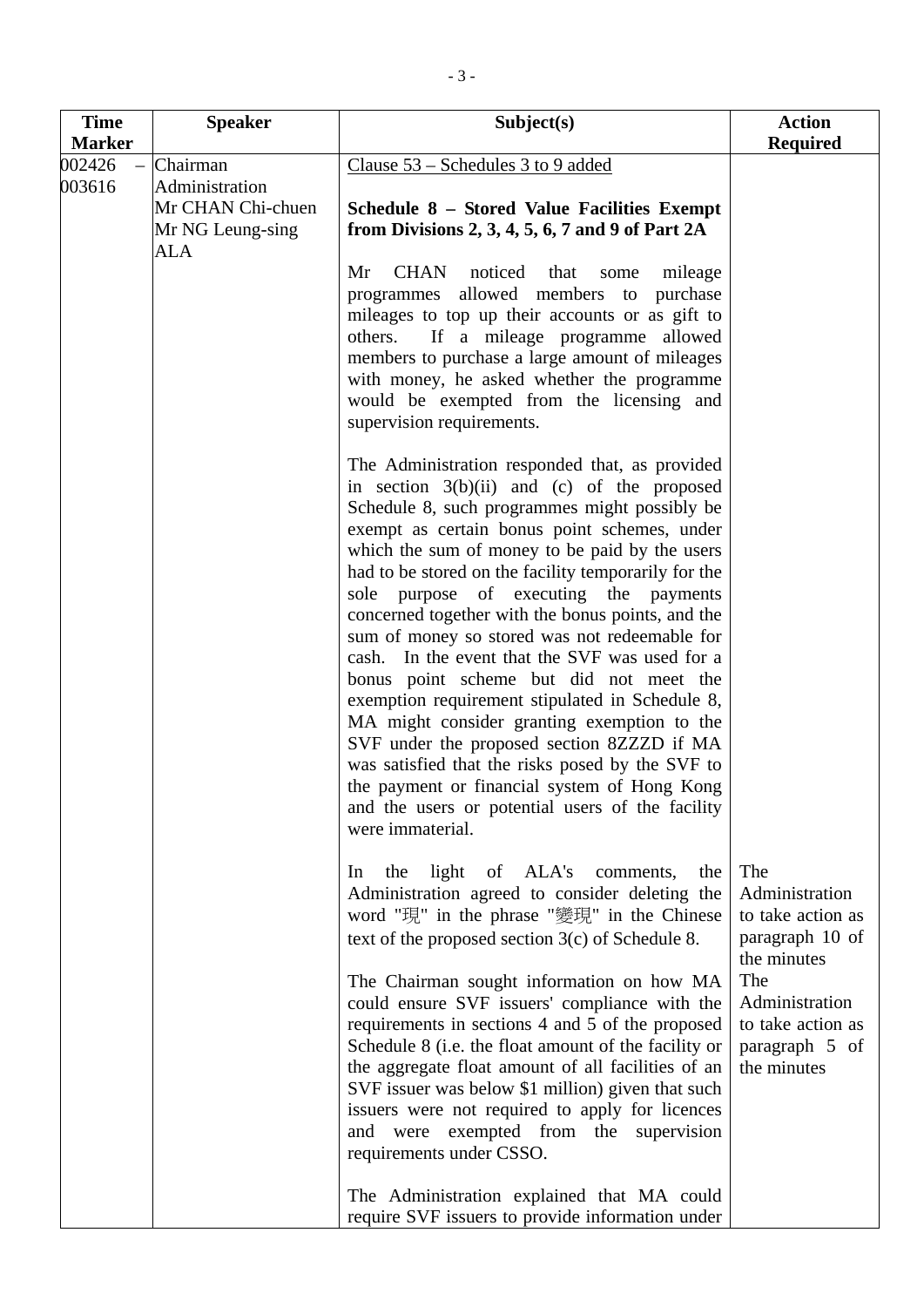| <b>Time</b>   | <b>Speaker</b>                                          | Subject(s)                                                                                                                                                                                                                                                                                                                                                                                                                                       | <b>Action</b>                                                                |
|---------------|---------------------------------------------------------|--------------------------------------------------------------------------------------------------------------------------------------------------------------------------------------------------------------------------------------------------------------------------------------------------------------------------------------------------------------------------------------------------------------------------------------------------|------------------------------------------------------------------------------|
| <b>Marker</b> |                                                         |                                                                                                                                                                                                                                                                                                                                                                                                                                                  | <b>Required</b>                                                              |
|               |                                                         | the proposed section 8ZZZB to satisfy MA that<br>the requirements in sections 4 and 5 of Schedule<br>8 were complied with. Such information could<br>include documents showing the float amount of<br>the facility or the aggregate float amount of all<br>facilities of the SVF issuer. In addition, MA<br>would monitor the development of the SVF<br>market in Hong Kong on an on-going basis.<br>On the heading of section 2 of the proposed |                                                                              |
|               |                                                         | Schedule 8, ALA pointed out that the Chinese<br>rendition of the word "digital" was usually "數碼<br>" instead of "電子".                                                                                                                                                                                                                                                                                                                            |                                                                              |
|               |                                                         | The Administration agreed to consider replacing<br>the relevant word in the Chinese text as suggested<br>by ALA.                                                                                                                                                                                                                                                                                                                                 | The<br>Administration<br>to take action as<br>paragraph 11 of<br>the minutes |
| 003617        | Chairman                                                | Clause 17 - Part 2A added                                                                                                                                                                                                                                                                                                                                                                                                                        |                                                                              |
| 005559        | Administration<br>Mr NG Leung-sing<br>Mr CHAN Chi-chuen | <b>Division 8—Exemption</b>                                                                                                                                                                                                                                                                                                                                                                                                                      |                                                                              |
|               | <b>ALA</b>                                              | 8ZZZC. Monetary Authority may declare stored<br>value facilities not to be exempt under section<br>8ZZZB                                                                                                                                                                                                                                                                                                                                         |                                                                              |
|               |                                                         | 8ZZZD. Power of Monetary Authority to exempt<br>facility from Divisions 2, 3, 4, 5, 6, 7 and 9 of this<br>Part                                                                                                                                                                                                                                                                                                                                   |                                                                              |
|               |                                                         | 8ZZZE. Revocation of exemption under section<br>8ZZZD                                                                                                                                                                                                                                                                                                                                                                                            |                                                                              |
|               |                                                         | <b>Division 9-Miscellaneous</b>                                                                                                                                                                                                                                                                                                                                                                                                                  |                                                                              |
|               |                                                         | 8ZZZF. Monetary Authority to keep register of<br>licensees                                                                                                                                                                                                                                                                                                                                                                                       |                                                                              |
|               |                                                         | 8ZZZG. Use of copy, etc. of register of licensees<br>as evidence                                                                                                                                                                                                                                                                                                                                                                                 |                                                                              |
|               |                                                         | 8ZZZH. Winding up of licensee and protection of<br>float                                                                                                                                                                                                                                                                                                                                                                                         |                                                                              |
|               |                                                         | 8ZZZI. Display of licence number on stored value<br>facility                                                                                                                                                                                                                                                                                                                                                                                     |                                                                              |
|               |                                                         |                                                                                                                                                                                                                                                                                                                                                                                                                                                  |                                                                              |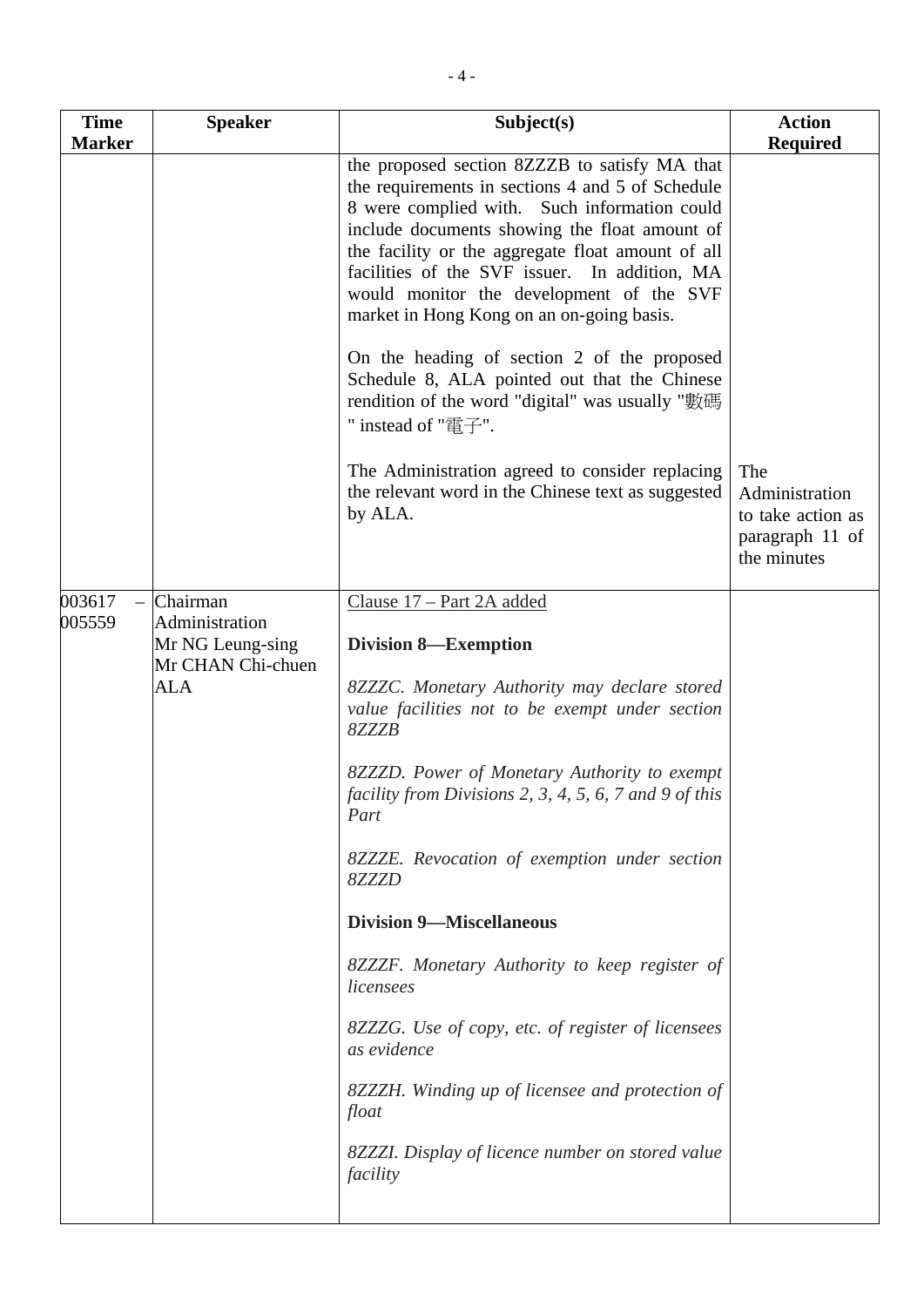| <b>Time</b><br><b>Marker</b> | <b>Speaker</b> | Subject(s)                                                                                                                                                                                                                                                                                                                                                                                                      | <b>Action</b><br><b>Required</b>                                             |
|------------------------------|----------------|-----------------------------------------------------------------------------------------------------------------------------------------------------------------------------------------------------------------------------------------------------------------------------------------------------------------------------------------------------------------------------------------------------------------|------------------------------------------------------------------------------|
|                              |                | ALA's<br>light<br>of<br>In<br>the<br>comment,<br>the<br>Administration agreed to consider specifying<br>clearly the scope of "communication network" in<br>the proposed section $8ZZZI(1)(c)$ to include the<br>webpage of the SVF licensee.                                                                                                                                                                    | The<br>Administration<br>to take action as<br>paragraph 12 of<br>the minutes |
|                              |                | 8ZZZJ. Publication of advertisement relating to<br>stored value facility                                                                                                                                                                                                                                                                                                                                        |                                                                              |
|                              |                | In reply to ALA's enquiry, the Administration<br>advised that it would consider proposing CSAs to<br>add a definition of "advertisement" in the Bill to<br>include all forms of invitations and publications,<br>and to prohibit SVF issuers outside Hong Kong<br>from publishing advertisements on unlicensed<br>SVF in Hong Kong.                                                                             |                                                                              |
|                              |                | Mr NG's<br>to<br>enquiry,<br>In<br>response<br>the<br>Administration responded that, when a bank<br>issued an advertisement on the SVF together with<br>its other banking products, the bank was required<br>to state clearly in the part of the advertisement<br>which related to the SVF service the relevant<br>information (e.g. the SVF licence number) of the<br>SVF as stipulated in the proposed 8ZZZJ. |                                                                              |
|                              |                | 8ZZZK. False claims to be stored value facility<br>issuer or facilitator                                                                                                                                                                                                                                                                                                                                        |                                                                              |
|                              |                | ALA's<br>enquiries,<br>In<br>the<br>response<br>to<br>Administration advised that:                                                                                                                                                                                                                                                                                                                              |                                                                              |
|                              |                | the provision only prohibited persons who<br>(a)<br>were not SVF licensees to describe or hold<br>themselves out as such licensees; and                                                                                                                                                                                                                                                                         |                                                                              |
|                              |                | the public could verify whether an SVF<br>(b)<br>was licensed by examining the online<br>register kept by MA, and MA might inform<br>the public about any false claim as and<br>when necessary.                                                                                                                                                                                                                 |                                                                              |
|                              |                | The Administration was requested to provide<br>supplementary information on the actions MA<br>would take against the person who made the false<br>description on a third person as a licensee, and<br>such third person in question.                                                                                                                                                                            | The<br>Administration<br>to take action as<br>paragraph 6 of<br>the minutes  |
|                              |                |                                                                                                                                                                                                                                                                                                                                                                                                                 |                                                                              |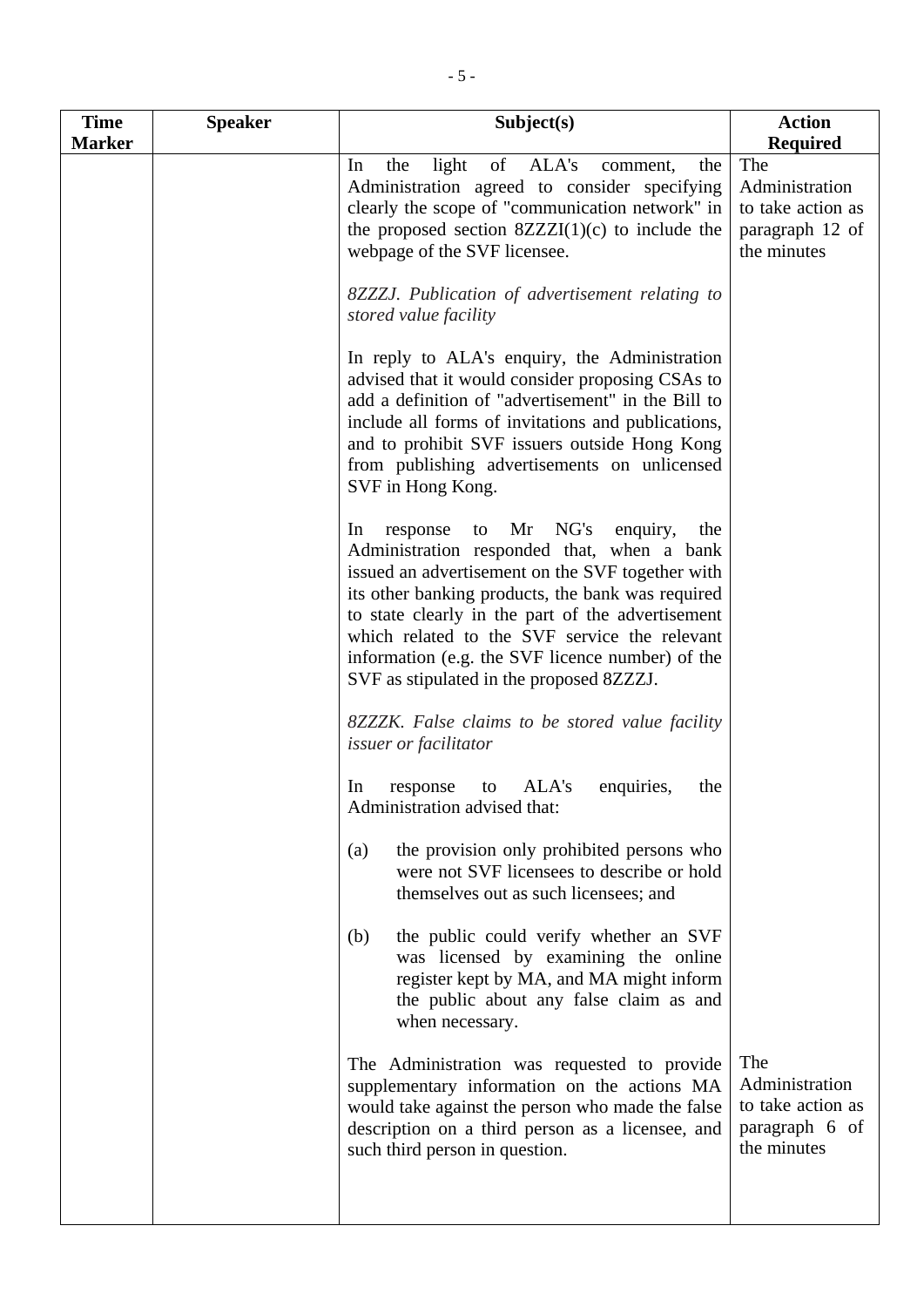| <b>Time</b>      | <b>Speaker</b>                           | Subject(s)                                                                                                                                                          | <b>Action</b>   |
|------------------|------------------------------------------|---------------------------------------------------------------------------------------------------------------------------------------------------------------------|-----------------|
| <b>Marker</b>    |                                          |                                                                                                                                                                     | <b>Required</b> |
| 005600<br>010705 | Chairman<br>Administration<br><b>ALA</b> | Clause $18 - Part 2B$ heading added<br>Part 2B                                                                                                                      |                 |
|                  |                                          | <b>Matters Pertaining to Functions and Powers of</b><br><b>Monetary Authority</b>                                                                                   |                 |
|                  |                                          | Clause $19$ – Section 9 amended (functions of<br><b>Monetary Authority</b> )                                                                                        |                 |
|                  |                                          | Clause $20$ – Section 11 amended (power of<br><b>Monetary Authority to exempt)</b>                                                                                  |                 |
|                  |                                          | Clause $21$ – Section 12 amended (Monetary<br>Authority may request information or documents)                                                                       |                 |
|                  |                                          | In view of ALA's comments expressed at<br>previous meetings, the Administration would<br>consider proposing CSAs to provide for penalties<br>on summary conviction. |                 |
|                  |                                          | Clause 22 – Sections 12A, 12B and 12C added                                                                                                                         |                 |
|                  |                                          | 12A. Monetary Authority may examine books,<br>accounts and transactions                                                                                             |                 |
|                  |                                          | 12B. Monetary Authority may require report to be<br>prepared by auditor                                                                                             |                 |
|                  |                                          | 12C. Licensee and subsidiary to produce books,<br>etc. for examination                                                                                              |                 |
|                  |                                          | Clause 23 - Section 13 amended (Monetary<br>Authority may give directions)                                                                                          |                 |
|                  |                                          | Clause $24$ – Part 3, Division 1 heading amended<br>(interpretation)                                                                                                |                 |
|                  |                                          | Clause $25$ – Section 15 heading amended<br>(interpretation)                                                                                                        |                 |
|                  |                                          | Clause 26 – Section 16 amended (Monetary<br>Authority may issue certificate of finality)                                                                            |                 |
|                  |                                          | Clause $27$ – Section 30 amended (duty to report<br>on completion of default proceedings)                                                                           |                 |
|                  |                                          | Clause $28$ – Section 31 amended (obligation of<br>participant to notify of bankruptcy or winding up)                                                               |                 |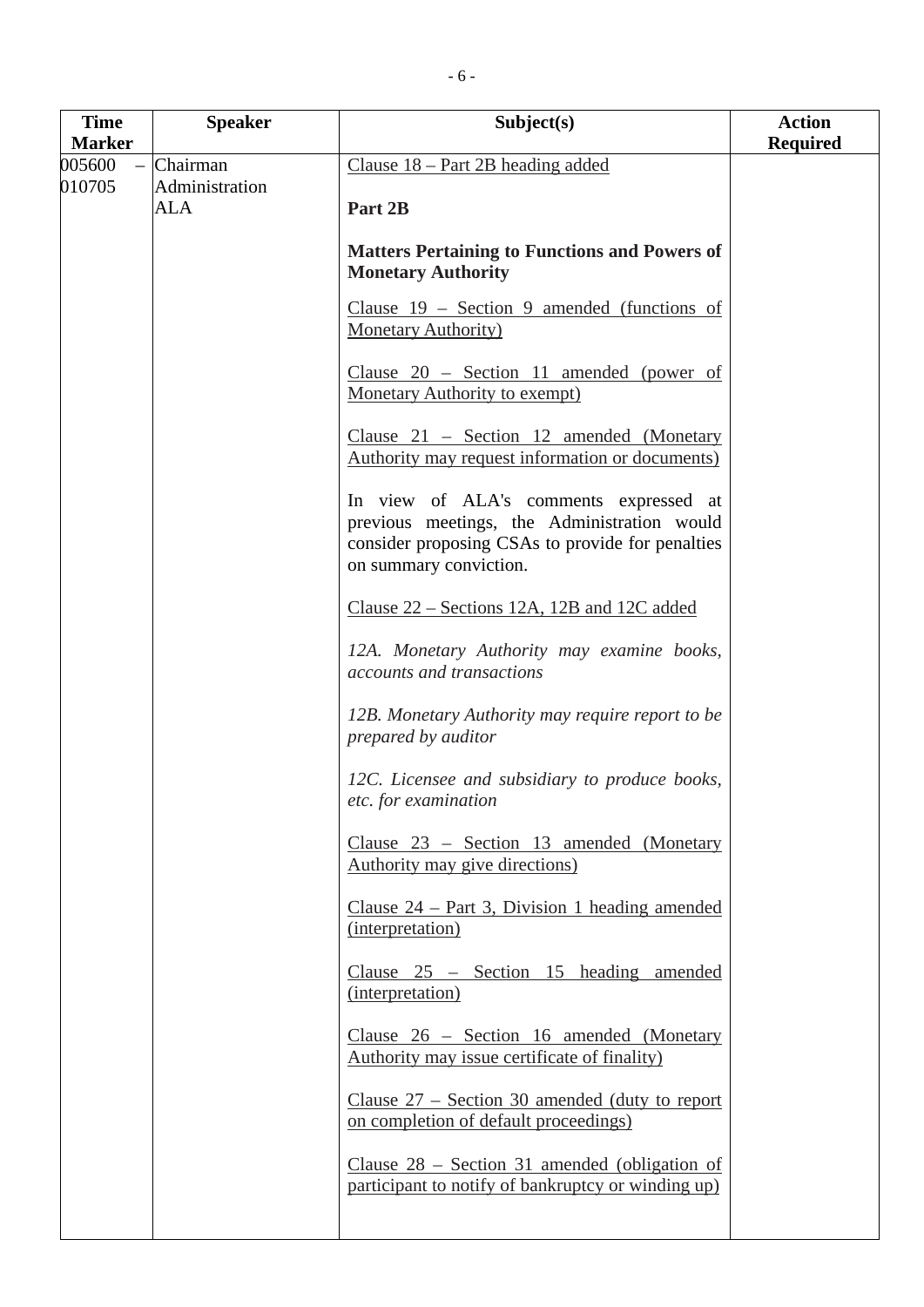| <b>Time</b><br><b>Marker</b> | <b>Speaker</b> | Subject(s)                                                                                                                                                                                                                                                                                                                                                                                                                                                                                                                                                                                                                                                                                                         | <b>Action</b><br><b>Required</b>                                            |
|------------------------------|----------------|--------------------------------------------------------------------------------------------------------------------------------------------------------------------------------------------------------------------------------------------------------------------------------------------------------------------------------------------------------------------------------------------------------------------------------------------------------------------------------------------------------------------------------------------------------------------------------------------------------------------------------------------------------------------------------------------------------------------|-----------------------------------------------------------------------------|
|                              |                | The proposed Parts 2B and 3A of CSSO<br>empowered MA or its investigator(s) to request<br>information and explanations, etc. from SVF<br>licensees, system operators of designated<br>systems, and persons in order to facilitate<br>of<br>suspected offences<br>investigation<br><b>or</b><br>ALA asked if the<br>non-compliance cases.<br>requested information was privileged (including<br>legal professional privilege ("LPP") and privilege<br>against self-incriminating evidence) and whether<br>the SVF licensees, system operators and persons<br>could refuse to provide such information, as he<br>noted that there were no provisions in the<br>proposed Parts 2B and 3A stipulating such<br>details. |                                                                             |
|                              |                | The Administration replied that the proposed<br>Parts 2B and 3A did not have the effect of<br>overriding any privilege which might be claimed<br>by SVF licensees, system operators and persons.<br>In addition, given that LPP was a right under the<br>Basic Law, the Administration considered it<br>unnecessary to add a provision regarding the<br>protection of information under LPP.                                                                                                                                                                                                                                                                                                                       |                                                                             |
|                              |                | ALA observed that provisions regarding the<br>handling of privileged information were found in<br>other legislation, such as the Securities and<br>Futures Ordinance (Cap. 571) ("SFO").<br>He<br>opined that adding similar provisions in the Bill<br>could enable the SVF licensees, system operators<br>and persons to better understand their rights on<br>LPP.                                                                                                                                                                                                                                                                                                                                                |                                                                             |
|                              |                | The Administration was requested to provide<br>supplementary information on the rationale for<br>not expressly provided in the proposed Parts 2B<br>and 3A the right for persons to claim privilege<br>and how MA would handle persons' claims in this<br>As suggested by ALA and the<br>respect.<br>Chairman, the Administration was invited to<br>re-consider the need of setting out such rights in<br>the provisions with reference to<br>similar<br>provisions under SFO.                                                                                                                                                                                                                                     | The<br>Administration<br>to take action as<br>paragraph 7 of<br>the minutes |
|                              |                | In view of ALA's comments expressed at<br>previous meetings, the Administration would<br>consider proposing CSAs to provide for penalties<br>on summary conviction in the proposed sections<br>30 and 31 of CSSO.                                                                                                                                                                                                                                                                                                                                                                                                                                                                                                  |                                                                             |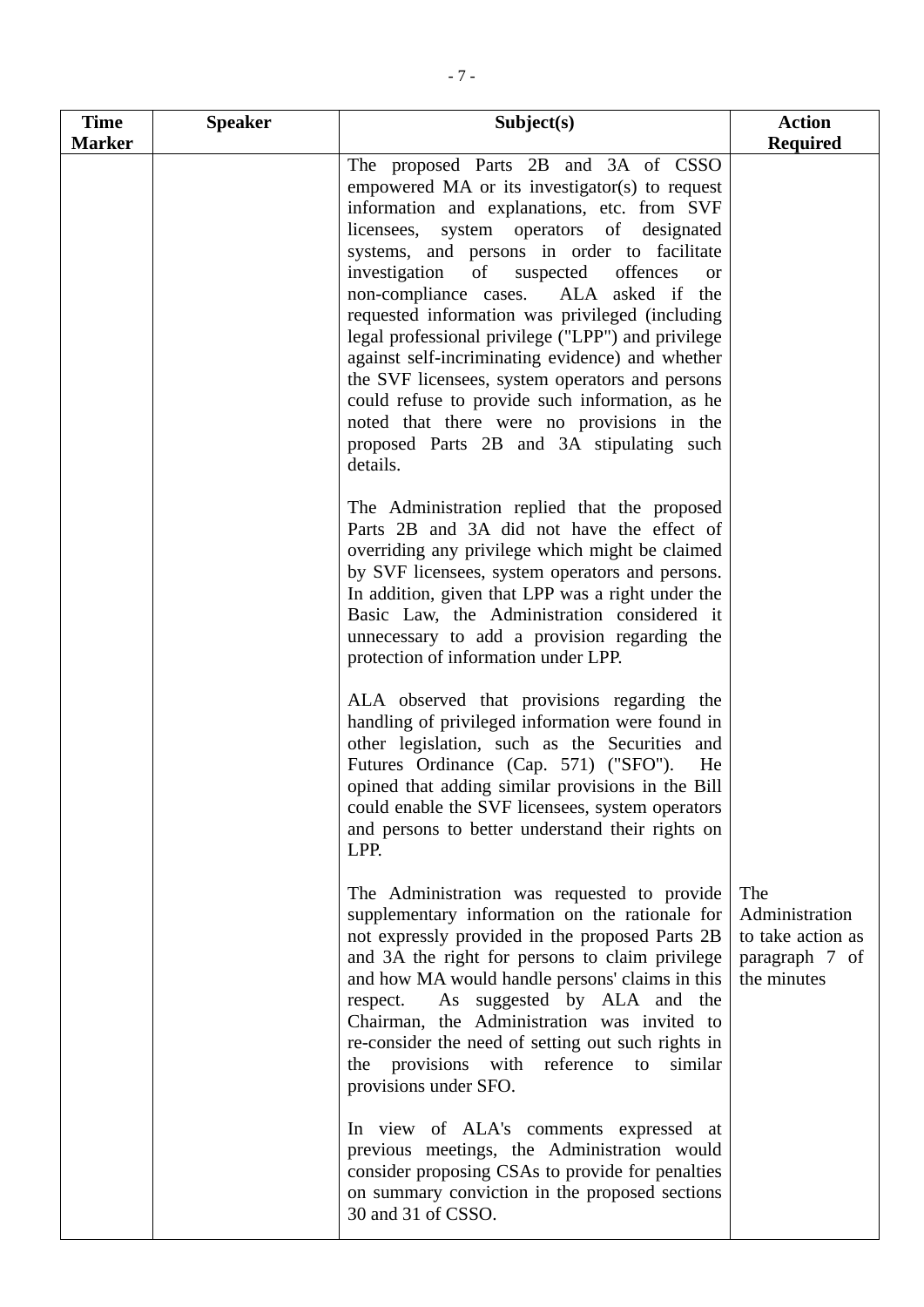| <b>Time</b>      | <b>Speaker</b>                                        | Subject(s)                                                                                                                                                                                                                                                                                                                                                                                                                              | <b>Action</b>   |
|------------------|-------------------------------------------------------|-----------------------------------------------------------------------------------------------------------------------------------------------------------------------------------------------------------------------------------------------------------------------------------------------------------------------------------------------------------------------------------------------------------------------------------------|-----------------|
| <b>Marker</b>    |                                                       |                                                                                                                                                                                                                                                                                                                                                                                                                                         | <b>Required</b> |
| 010706<br>011922 | Chairman<br>Administration<br>Mr NG Leung-sing<br>ALA | Clause 29 – Parts 3A and 3B added<br>Part 3A<br>Investigation                                                                                                                                                                                                                                                                                                                                                                           |                 |
|                  |                                                       | 33A. Interpretation of Part 3A                                                                                                                                                                                                                                                                                                                                                                                                          |                 |
|                  |                                                       | 33B. Investigation by Monetary Authority                                                                                                                                                                                                                                                                                                                                                                                                |                 |
|                  |                                                       | 33C. Power of investigator to require production<br>of record or document, etc.                                                                                                                                                                                                                                                                                                                                                         |                 |
|                  |                                                       | 33D. Power of investigator to require answer, etc.<br>be verified by statutory declaration                                                                                                                                                                                                                                                                                                                                              |                 |
|                  |                                                       | 33E. Report by investigator                                                                                                                                                                                                                                                                                                                                                                                                             |                 |
|                  |                                                       | Mr NG's<br>response<br>enquiry,<br>In<br>to<br>the<br>explained<br>Administration<br>that,<br>after<br>the<br>completion of investigation under the proposed<br>Part 3A of CSSO, if it was considered necessary<br>to initiate prosecutions under relevant provisions<br>of CSSO, MA would need to seek the Secretary<br>of Justice's consent in publishing the investigation<br>report which could impact on the legal<br>proceedings. |                 |
|                  |                                                       | 33F. Offence for contravention of section 33C or<br>33D                                                                                                                                                                                                                                                                                                                                                                                 |                 |
|                  |                                                       | 33G. Investigator may apply to Court of First<br>Instance to inquire into failure to comply with<br>requirement                                                                                                                                                                                                                                                                                                                         |                 |
|                  |                                                       | $33H$ .<br>of incriminating evidence<br>Use<br>in<br>proceedings                                                                                                                                                                                                                                                                                                                                                                        |                 |
|                  |                                                       | 33I. Lien claimed on record or document                                                                                                                                                                                                                                                                                                                                                                                                 |                 |
|                  |                                                       | 33J. Issue of magistrate's warrant                                                                                                                                                                                                                                                                                                                                                                                                      |                 |
|                  |                                                       | 33K. Powers of person authorized by warrant,<br>and related offences                                                                                                                                                                                                                                                                                                                                                                    |                 |
|                  |                                                       | 33L. Record or document removed by person<br><i>authorized by warrant</i>                                                                                                                                                                                                                                                                                                                                                               |                 |
|                  |                                                       | 33M. Production of information in information<br>system, etc.                                                                                                                                                                                                                                                                                                                                                                           |                 |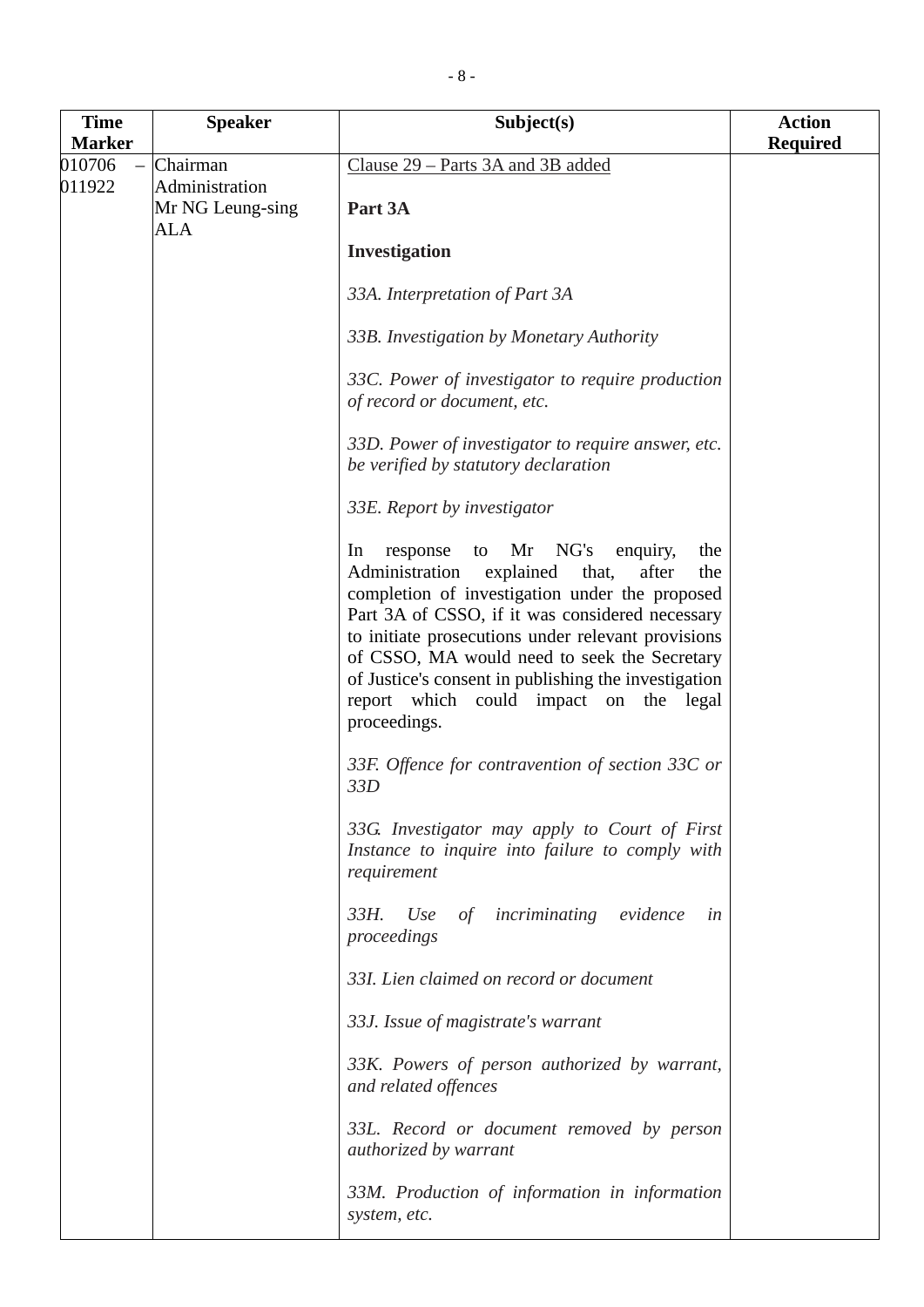| <b>Time</b>   | <b>Speaker</b>               | Subject(s)                                                                                                                                                                                                                                                                                                                     | <b>Action</b>                              |
|---------------|------------------------------|--------------------------------------------------------------------------------------------------------------------------------------------------------------------------------------------------------------------------------------------------------------------------------------------------------------------------------|--------------------------------------------|
| <b>Marker</b> |                              |                                                                                                                                                                                                                                                                                                                                | <b>Required</b>                            |
|               |                              | 33N. Inspection of record or document seized, etc.<br>330. Prohibition on destruction, etc. of record or<br>document                                                                                                                                                                                                           |                                            |
|               |                              | In response to ALA's enquiry, the Administration<br>advised that the proposed section 50 of CSSO<br>including<br>required<br>MA,<br>its<br>appointed<br>investigators, to preserve secrecy with regard to<br>all matters relating to the affairs of any person in<br>the performance of MA's functions under the<br>ordinance. |                                            |
| 011923        | Chairman                     | Part 3B                                                                                                                                                                                                                                                                                                                        |                                            |
| 012610        | Administration<br><b>ALA</b> | <b>Sanctions</b>                                                                                                                                                                                                                                                                                                               |                                            |
|               |                              | 33P. Interpretation of Part 3B                                                                                                                                                                                                                                                                                                 |                                            |
|               |                              | 33Q. Monetary Authority may impose sanction on<br>regulated person                                                                                                                                                                                                                                                             |                                            |
|               |                              | $33R$ .<br>Procedural requirement for imposing<br>sanction under section 33Q                                                                                                                                                                                                                                                   |                                            |
|               |                              | 33S. Payment of pecuniary penalty mentioned in<br>section $33Q(2)(a)$                                                                                                                                                                                                                                                          |                                            |
|               |                              | 33T. Monetary Authority's power to take further<br>action                                                                                                                                                                                                                                                                      |                                            |
|               |                              | 33U. Monetary Authority may give public notice<br>of imposition of sanction                                                                                                                                                                                                                                                    |                                            |
|               |                              | 33V. Application of sanction in relation to former<br>regulated person                                                                                                                                                                                                                                                         |                                            |
|               |                              | ALA's comment that the proposed section 33V<br>would provide MA with wide power as the<br>provision had not specified a time limit on MA's<br>power to sanction a former regulated person.                                                                                                                                     |                                            |
|               |                              | The Administration would provide supplementary<br>information on the time limit to take civil actions.                                                                                                                                                                                                                         | The<br>Administration<br>to take action as |
|               |                              | 33W. Application of sanction in relation to officer<br>of corporation                                                                                                                                                                                                                                                          | paragraph 8 of<br>the minutes              |
|               |                              |                                                                                                                                                                                                                                                                                                                                |                                            |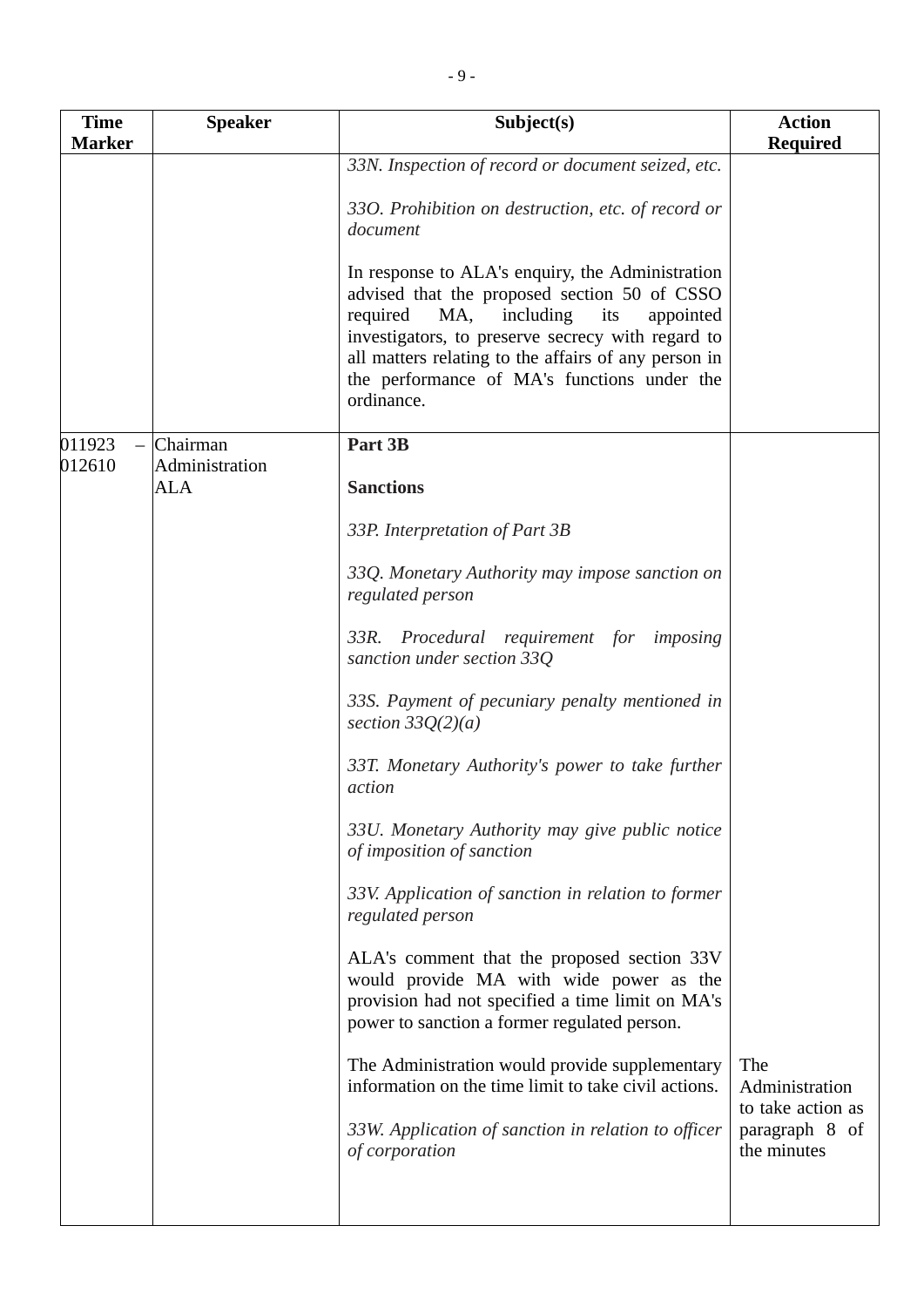| <b>Time</b>      | <b>Speaker</b>                    | Subject(s)                                                                                                                                                                                                                                                                                                                                                    | <b>Action</b>                              |
|------------------|-----------------------------------|---------------------------------------------------------------------------------------------------------------------------------------------------------------------------------------------------------------------------------------------------------------------------------------------------------------------------------------------------------------|--------------------------------------------|
| <b>Marker</b>    |                                   |                                                                                                                                                                                                                                                                                                                                                               | <b>Required</b>                            |
| 012611<br>012829 | Chairman<br>Administration        | Clause 30 - Section 33X added<br>33X. Interpretation of Part 4<br>Clause $31$ – Section 34 amended (establishment<br>of Clearing and Settlement Systems Appeals<br>Tribunal)<br>Clause $32$ – Section 35 amended (review of<br>decisions by Tribunal)<br>Clause $33$ – Section 36 amended (powers of<br>Tribunal)                                             |                                            |
| 012830<br>013414 | Chairman<br>Administration<br>ALA | Clause $52$ – Schedule 1<br>amended (provisions)<br>relating to Clearing and Settlement Systems<br><b>Appeals Tribunal</b> )                                                                                                                                                                                                                                  |                                            |
|                  |                                   | Schedule 1 amended (provisions relating to<br><b>Clearing and Settlement Systems Appeals</b><br>Tribunal)                                                                                                                                                                                                                                                     |                                            |
|                  |                                   | <b>Part 2 – Reviewable Decisions</b>                                                                                                                                                                                                                                                                                                                          |                                            |
|                  |                                   | The Administration's briefing on the list of MA's<br>decisions under CSSO (i.e. Part 2 of the proposed<br>Schedule 1) that were reviewable by the proposed<br>Payment Systems and Stored Value Facilities<br>Appeals Tribunal and those not subject to review<br>by the Appeals Tribunal (i.e. note 1 in paragraph<br>22 of LC Paper No. CB(1)714/14-15(04)). |                                            |
|                  |                                   | The Administration advised that the list of<br>reviewable decisions had already covered all<br>decisions of MA which might adversely affect an<br>SVF licensee. The list did not include decisions<br>which an SVF licensee was unlikely to be<br>aggrieved.                                                                                                  |                                            |
|                  |                                   | The Administration was requested to explain why<br>the below decisions, were not included in the list<br>of reviewable decisions –                                                                                                                                                                                                                            | The<br>Administration<br>to take action as |
|                  |                                   | the decision to declare a person not to be a<br>(a)<br>manager of an SVF licensee or a class of<br>persons not to be managers of an SVF<br>licensee; and                                                                                                                                                                                                      | paragraph 9 of<br>the minutes              |
|                  |                                   | the decision to revoke the appointment of an<br>(b)<br>"Advisor" and a "Manager" appointed under<br>the proposed sections 8ZG and 8ZH of                                                                                                                                                                                                                      |                                            |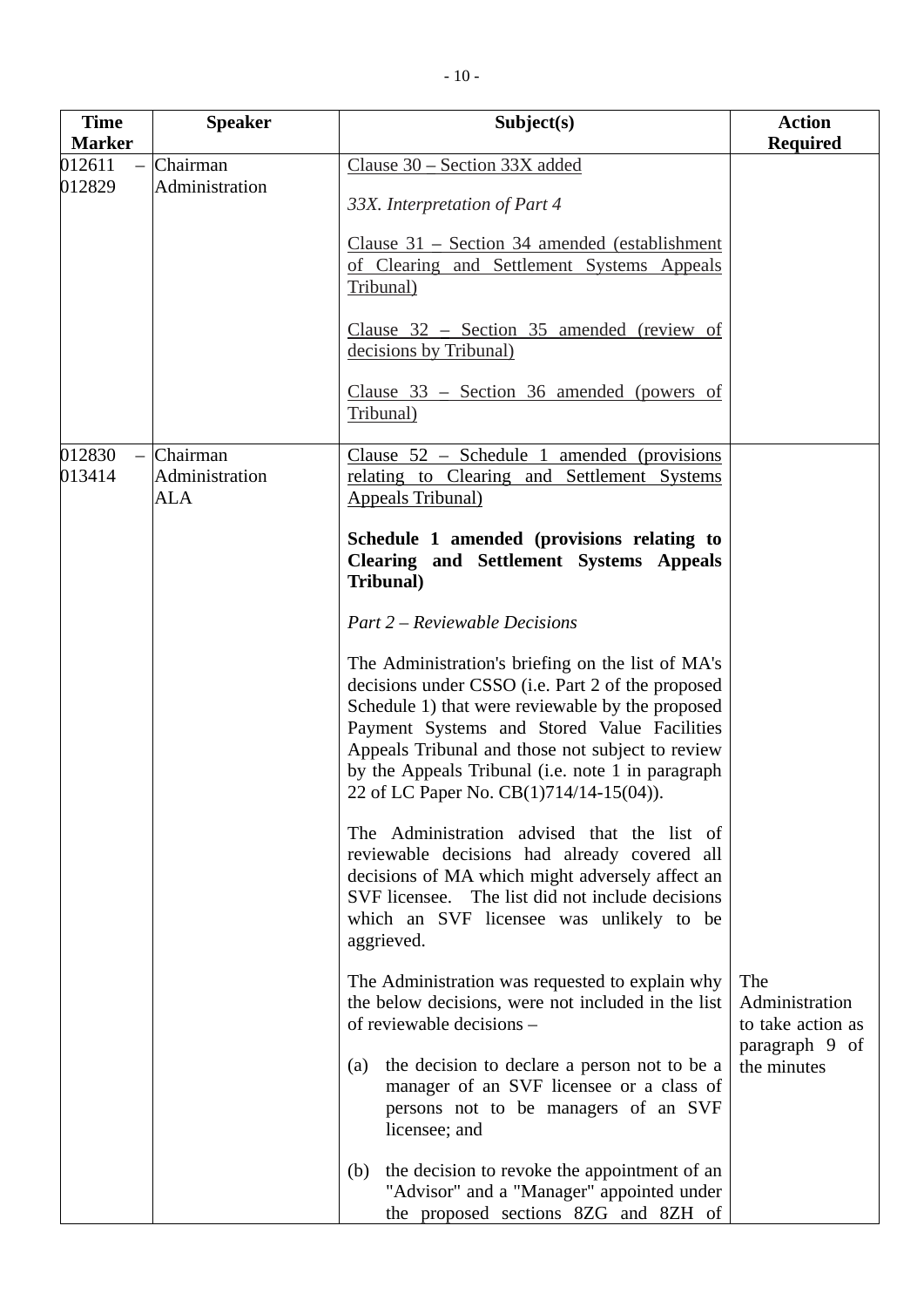| <b>Time</b>      | <b>Speaker</b>                                               | Subject(s)                                                                                                                                                                                                                                                                                                                                                                                                                                                                                                                                                                                                                                                                                                                                                                                                                                                                                                                                                                                                                                                                                                                                                                                                                                                                                                                                                        | <b>Action</b>   |
|------------------|--------------------------------------------------------------|-------------------------------------------------------------------------------------------------------------------------------------------------------------------------------------------------------------------------------------------------------------------------------------------------------------------------------------------------------------------------------------------------------------------------------------------------------------------------------------------------------------------------------------------------------------------------------------------------------------------------------------------------------------------------------------------------------------------------------------------------------------------------------------------------------------------------------------------------------------------------------------------------------------------------------------------------------------------------------------------------------------------------------------------------------------------------------------------------------------------------------------------------------------------------------------------------------------------------------------------------------------------------------------------------------------------------------------------------------------------|-----------------|
| <b>Marker</b>    |                                                              |                                                                                                                                                                                                                                                                                                                                                                                                                                                                                                                                                                                                                                                                                                                                                                                                                                                                                                                                                                                                                                                                                                                                                                                                                                                                                                                                                                   | <b>Required</b> |
|                  |                                                              | CSSO.<br>Upon members' request, the Administration<br>agreed to re-consider the need to include the<br>decisions in (a) and (b) above in the list of<br>reviewable decisions making reference to the<br>relevant provisions in the Banking Ordinance<br>(Cap. 155).                                                                                                                                                                                                                                                                                                                                                                                                                                                                                                                                                                                                                                                                                                                                                                                                                                                                                                                                                                                                                                                                                               |                 |
| 013415<br>014022 | Chairman<br>Administration<br>Mr NG Leung-sing<br><b>ALA</b> | Clause $34$ – Section 40 amended (power of Chief<br>Justice to make rules)<br>$Clause 35 – Sections repealed$<br>Clause $36$ – Section 45 amended (giving false<br>information to Monetary Authority)<br>Section<br>$37 -$<br>Clause<br>46<br>amended<br>(misrepresentation in respect<br>of<br>designated<br>system)<br>Clause $38$ – Section 47 amended (false entry in<br>document)<br>In reply to ALA's enquiry, the Administration<br>advised that it would consider proposing CSAs to<br>provide penalties on summary conviction under<br>the proposed section 47 of CSSO.<br>Clause $39$ – Section 48 amended (liability of<br>company officers)<br>Clause $40$ – Section 49 amended (power of<br>Monetary Authority to make regulations)<br>In the light of suggestions from organizations<br>including the Hong Kong Association of Banks<br>and the Octopus Card Ltd., the Administration<br>said that it would consider proposing CSAs to<br>specify the need of MA to consult SVF licensees<br>when making regulations in relation to SVF.<br>response to Mr NG's<br>enquiry,<br>In<br>the<br>Administration explained that according to the<br>Interpretation and General Clauses Ordinance<br>(Cap.1), the word " $\mathcal{L}$ " in the Chinese text of the<br>proposed section 49(1) included natural persons,<br>public bodies and corporations. |                 |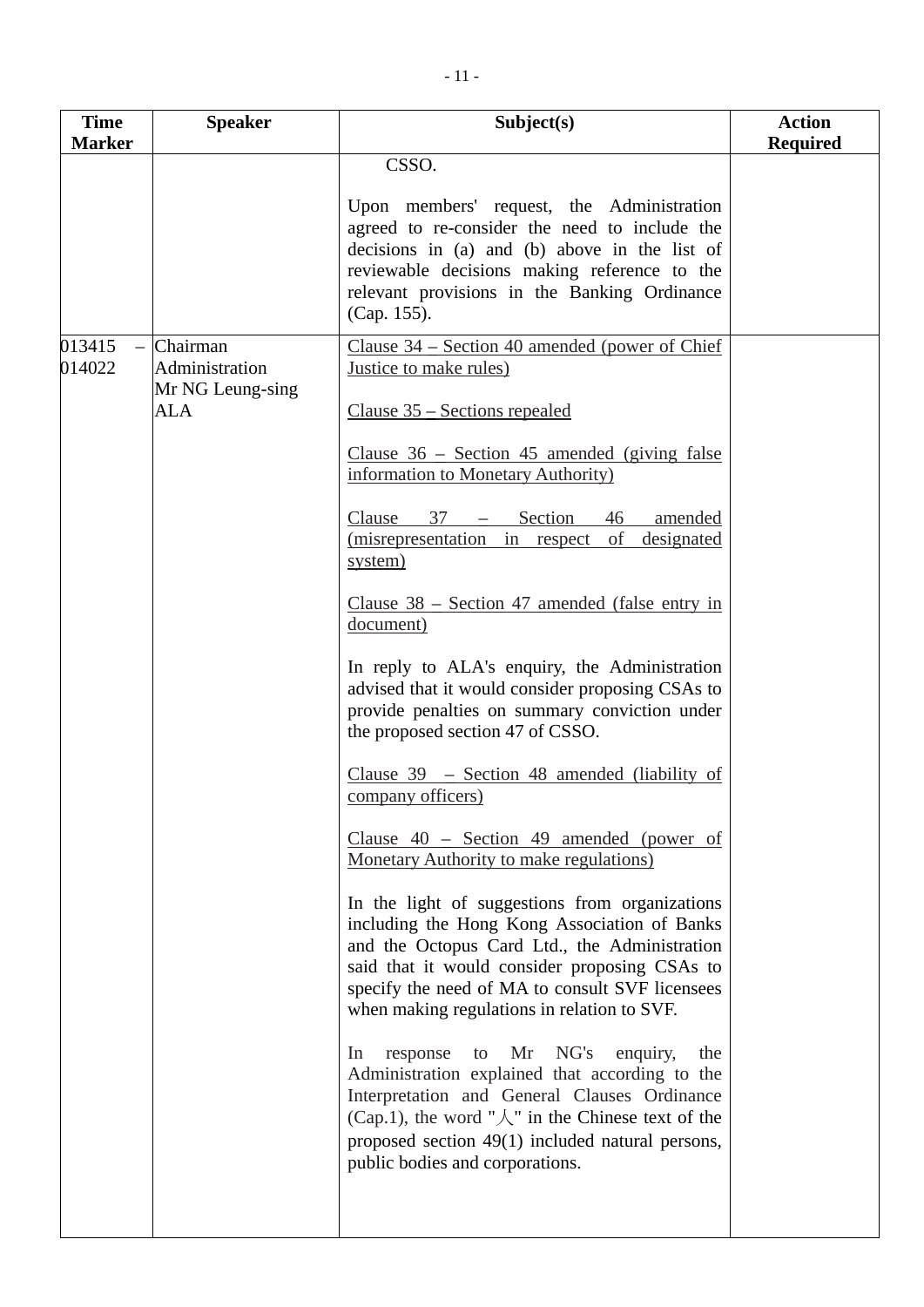| <b>Time</b>      | <b>Speaker</b>                           | Subject(s)                                                                                                                                                                                                                                                                                                                                                                            | <b>Action</b>   |
|------------------|------------------------------------------|---------------------------------------------------------------------------------------------------------------------------------------------------------------------------------------------------------------------------------------------------------------------------------------------------------------------------------------------------------------------------------------|-----------------|
| <b>Marker</b>    |                                          |                                                                                                                                                                                                                                                                                                                                                                                       | <b>Required</b> |
| 014023<br>014553 | Chairman<br>Administration<br><b>ALA</b> | Clause 41 – Section 50 amended (confidentiality)<br>In the light of ALA's comments expressed at<br>previous meetings, the Administration would<br>consider proposing CSAs to provide for penalties<br>on summary conviction under the proposed<br>section 50 of CSSO.<br>Clause $42$ – Section 51 amended (immunity)                                                                  |                 |
|                  |                                          | Clause $43$ – Section 52 amended (power of<br>Monetary Authority to require information to be<br>given)<br>In the light of ALA's comments expressed at                                                                                                                                                                                                                                |                 |
|                  |                                          | previous meetings, the Administration would<br>consider proposing CSAs to provide for penalties<br>on summary conviction under the proposed<br>section 52 of CSSO.<br>Clause $44$ – Section 53 amended (requirement to                                                                                                                                                                |                 |
|                  |                                          | give information relating to default)<br>Clause $45$ – Section 54 amended (guidelines)                                                                                                                                                                                                                                                                                                |                 |
|                  |                                          | In reply to ALA's enquiry, the Administration<br>advised that MA's guidelines issued under the<br>proposed section 54 were not subsidiary<br>legislation. Nonetheless, MA would ensure<br>compliance of SVF licensees and designated<br>system operators with the requirements stipulated<br>in the guidelines through its on-going supervision<br>of SVF and retail payment systems. |                 |
|                  |                                          | Clause 46 – Section 54A added                                                                                                                                                                                                                                                                                                                                                         |                 |
|                  |                                          | 54A. Monetary Authority may specify form                                                                                                                                                                                                                                                                                                                                              |                 |
|                  |                                          | Clause 47 – Section 56 amended (service of<br>notices)                                                                                                                                                                                                                                                                                                                                |                 |
|                  |                                          | Clause 48 – Section 56A added                                                                                                                                                                                                                                                                                                                                                         |                 |
|                  |                                          | 56A. Recovery of fees and expenses                                                                                                                                                                                                                                                                                                                                                    |                 |
|                  |                                          | Clause $49$ – Section 57 amended (amendment of<br>Schedules)                                                                                                                                                                                                                                                                                                                          |                 |
|                  |                                          | Clause $50$ – Section 58 amended (notices, etc. as<br>subsidiary legislation)                                                                                                                                                                                                                                                                                                         |                 |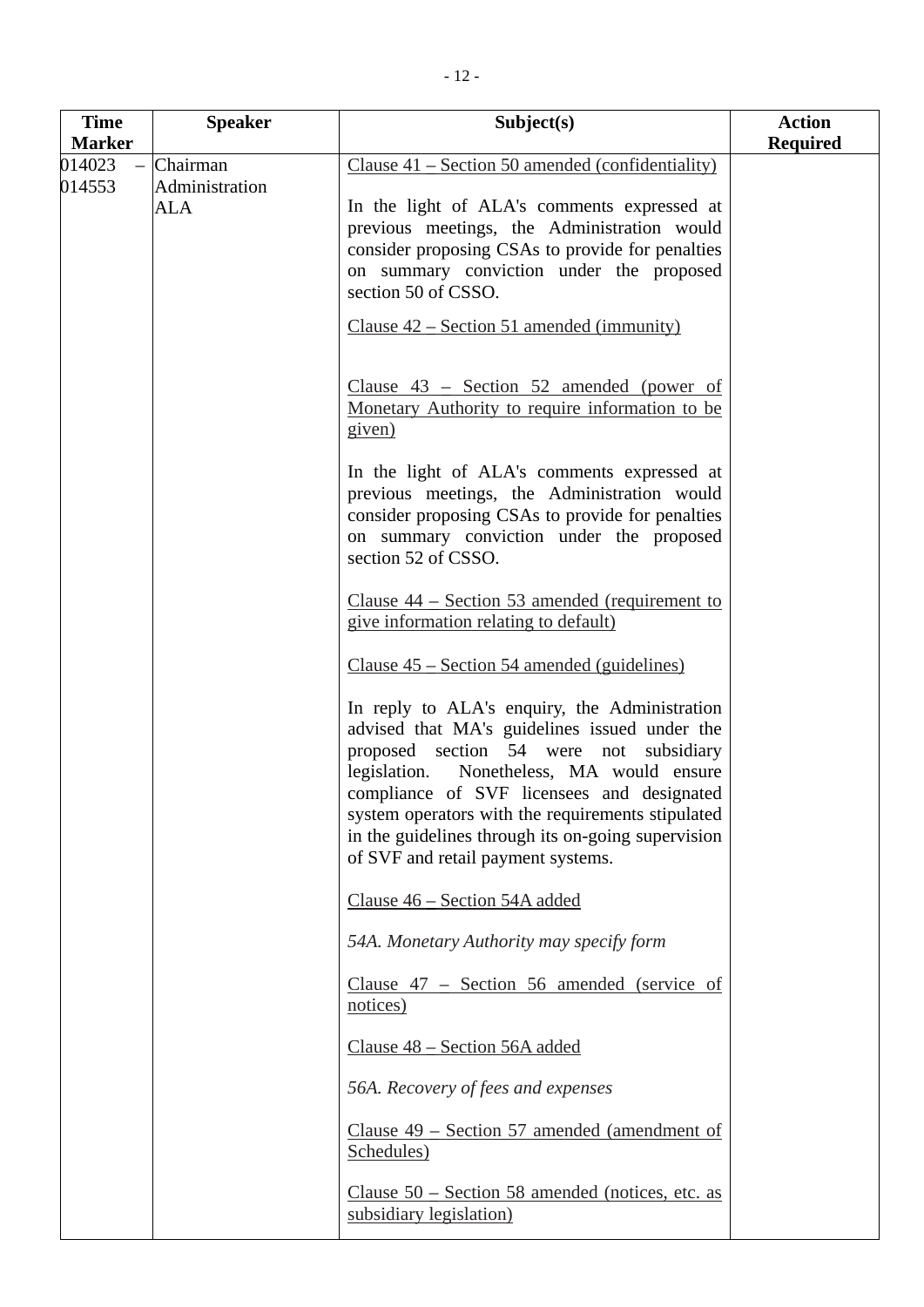| <b>Time</b><br><b>Marker</b> | <b>Speaker</b> | Subject(s)                                                                                                                                 | <b>Action</b><br><b>Required</b> |
|------------------------------|----------------|--------------------------------------------------------------------------------------------------------------------------------------------|----------------------------------|
|                              |                | Clause $51$ – Section 60 added                                                                                                             |                                  |
|                              |                | 60. Savings and transitional provisions relating to<br>Clearing and Settlement Systems (Amendment)<br>Ordinance 2015                       |                                  |
|                              |                | Clause $52$ – Schedule 1 amended (provisions<br>relating to Clearing and Settlement Systems<br><b>Appeals Tribunal</b> )                   |                                  |
|                              |                | Clause 53 – Schedules 3 to 9 added                                                                                                         |                                  |
|                              |                | Schedule 9 - Saving and Transitional<br><b>Provisions Relating to Clearing and Settlement</b><br><b>Systems (Amendment) Ordinance 2015</b> |                                  |
| 014554                       |                | Part 3                                                                                                                                     |                                  |
| 014553                       |                | <b>Related Amendments</b>                                                                                                                  |                                  |
|                              |                | <b>Division</b><br>1—Amendments<br><b>Banking</b><br>to<br><b>Ordinance (Cap. 155)</b>                                                     |                                  |
|                              |                | Clause 54 – Section 2 amended (interpretation)                                                                                             |                                  |
|                              |                | Clause $55$ – Section 14A repealed (only<br>authorized institutions<br>issue,<br>etc.<br>may<br>multi-purpose cards)                       |                                  |
|                              |                | Clause $56$ – Section 15 amended (application for<br>authorization, etc.)                                                                  |                                  |
|                              |                | Clause 57 – Section 16 amended (grant or refusal<br>of authorization, etc.)                                                                |                                  |
|                              |                | <u>Clause <math>58</math> – Section 23 amended (procedure on</u><br>and effect of revocation of authorization)                             |                                  |
|                              |                | Clause 59 - Section 27 amended (effect of<br>suspension)                                                                                   |                                  |
|                              |                | Clause $60$ – Section 52 amended (powers of<br>Monetary Authority)                                                                         |                                  |
|                              |                | Clause 61 – Section 132A amended (appeals)                                                                                                 |                                  |
|                              |                | Clause $62$ – Section 153 amended (transitional<br>provisions in relation to Banking (Amendment)<br>Ordinance 1997)                        |                                  |
|                              |                |                                                                                                                                            |                                  |